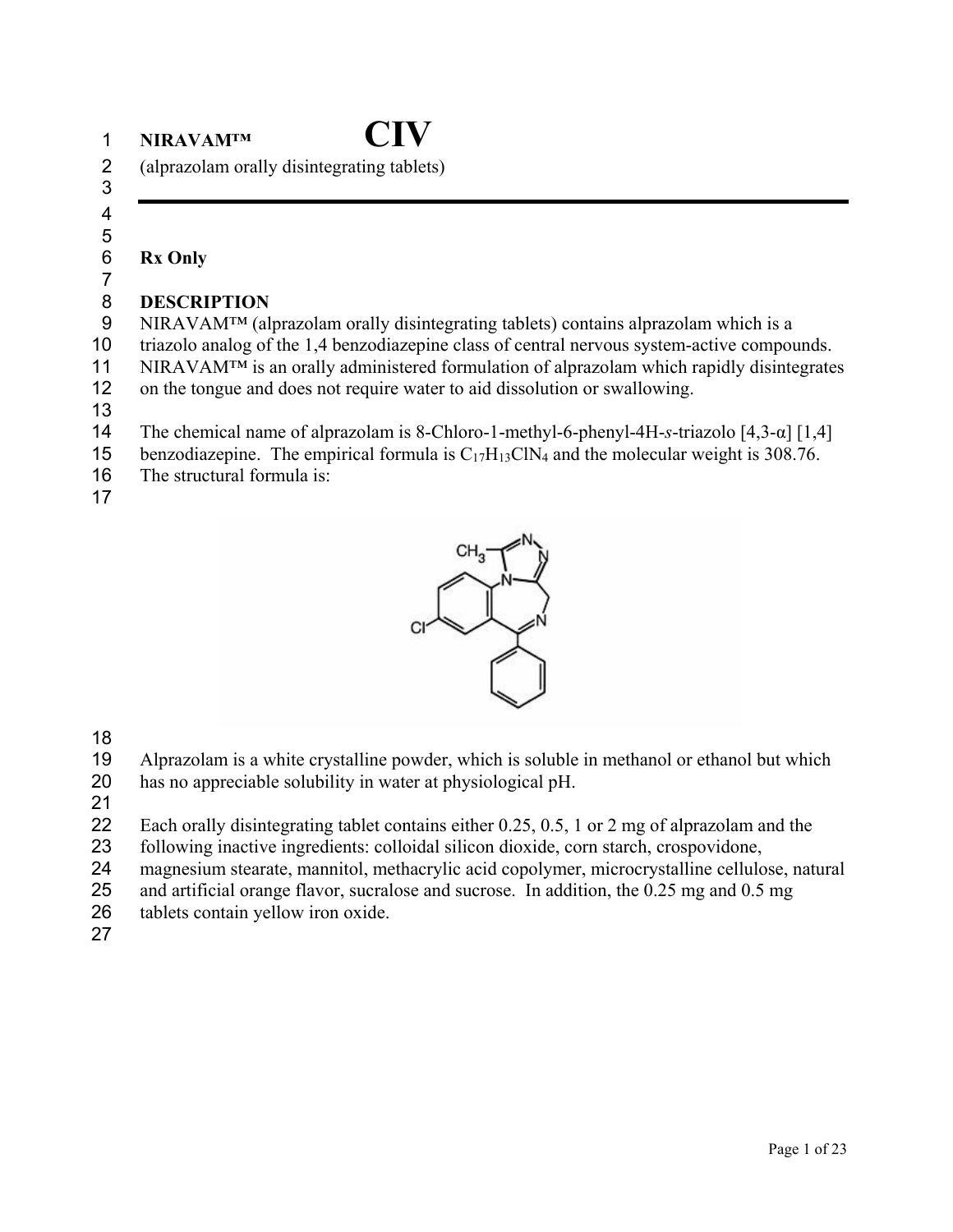#### **CLINICAL PHARMACOLOGY**

#### **Pharmacodynamics**

- CNS agents of the 1,4 benzodiazepine class presumably exert their effects by binding at
- stereo specific receptors at several sites within the central nervous system. Their exact
- mechanism of action is unknown. Clinically, all benzodiazepines cause a dose-related central
- nervous system depressant activity varying from mild impairment of task performance to
- hypnosis.
- 

#### **Pharmacokinetics**

- Absorption
- Following oral administration, alprazolam is readily absorbed. The peak plasma
- concentration is reached about 1.5 to 2 hours after administration of NIRAVAM™ given with
- 40 or without water. When taken with water, mean  $T_{\text{max}}$  occurs about 15 minutes earlier than
- 41 when taken without water with no change in  $C_{\text{max}}$  or AUC. Plasma levels are proportional to
- 42 the dose given; over the dose range of 0.5 to 3.0 mg, peak levels of 8.0 to 37 ng/mL are
- observed. The elimination half-life of alprazolam is approximately 12.5 hours (range 7.9 -
- 44 19.2 hours) after administration of NIRAVAM<sup>TM</sup> in healthy adults.
- 
- 46 Food decreased the mean  $C_{\text{max}}$  by about 25% and increased the mean  $T_{\text{max}}$  by 2 hours from
- 2.2 hours to 4.4 hours after the ingestion of a high-fat meal. Food did not affect the extent of absorption (AUC) or the elimination half-life.
- 
- Distribution

*In vitro*, alprazolam is bound (80 percent) to human serum protein. Serum albumin accounts for the majority of the binding.

- 
- Metabolism/Elimination
- Alprazolam is extensively metabolized in humans, primarily by cytochrome P450 3A4
- 56 (CYP3A4), to two major metabolites in the plasma: 4-hydroxyalprazolam and  $α-$
- hydroxyalprazolam. A benzophenone derived from alprazolam is also found in humans.
- Their half-lives appear to be similar to that of alprazolam. The plasma concentrations of
- 4-hydroxyalprazolam and α-hydroxyalprazolam relative to unchanged alprazolam
- concentration were always less than 4%. The reported relative potencies in benzodiazepine
- receptor binding experiments and in animal models of induced seizure inhibition are 0.20 and
- 62 0.66, respectively, for 4-hydroxyalprazolam and  $\alpha$ -hydroxyalprazolam. Such low
- 63 concentrations and the lesser potencies of 4-hydroxyalprazolam and  $\alpha$ -hydroxyalprazolam
- suggest that they are unlikely to contribute much to the pharmacological effects of
- alprazolam. The benzophenone metabolite is essentially inactive.
- 
- Alprazolam and its metabolites are excreted primarily in the urine.
-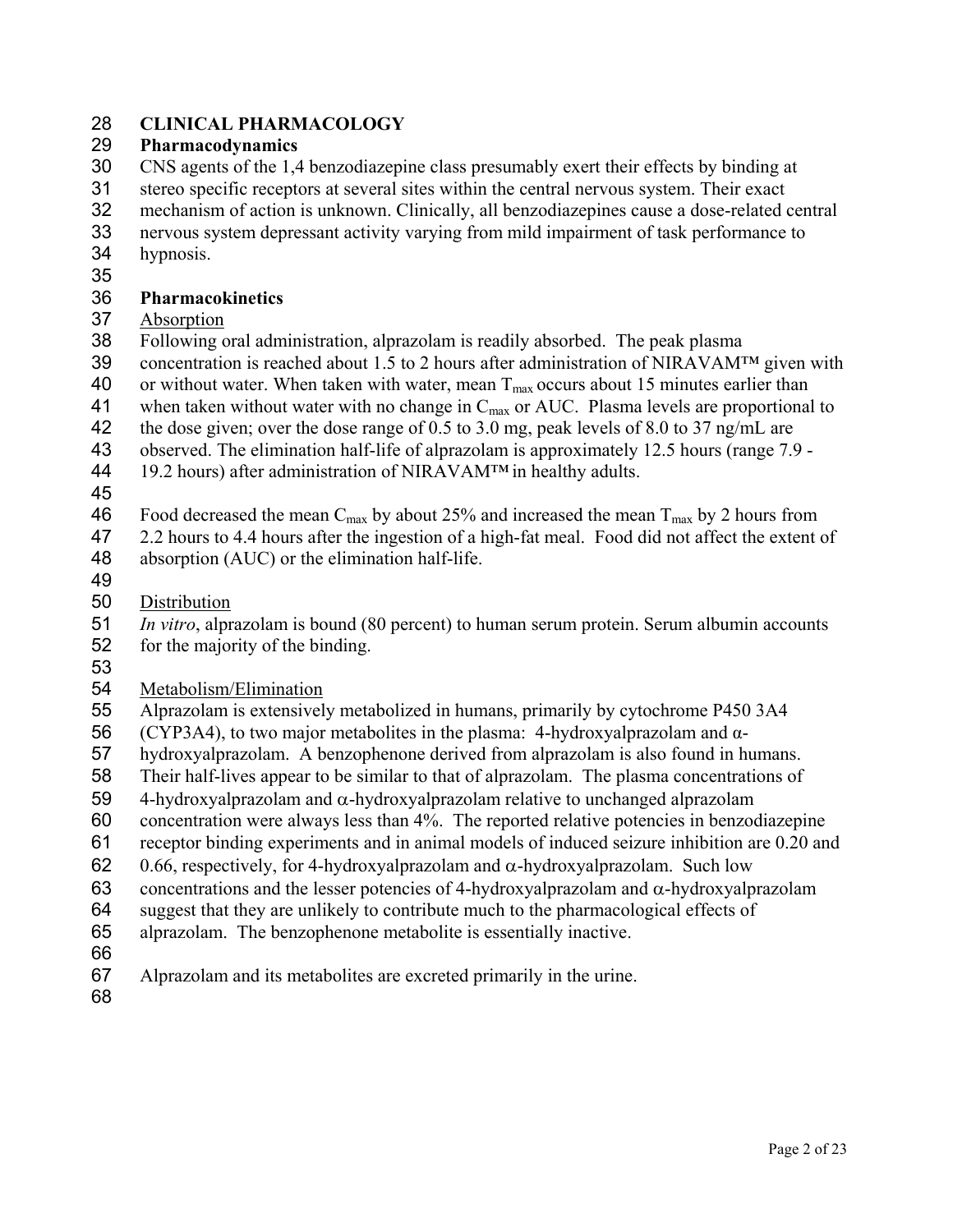- Special Populations
- Changes in the absorption, distribution, metabolism and excretion of benzodiazepines have
- been reported in a variety of disease states including alcoholism, impaired hepatic function
- and impaired renal function. Changes have also been demonstrated in geriatric patients. A
- mean half-life of alprazolam of 16.3 hours has been observed in healthy elderly subjects (range: 9.0 - 26.9 hours, n=16) compared to 11.0 hours (range: 6.3 - 15.8 hours, n=16) in
- healthy adult subjects. In patients with alcoholic liver disease the half-life of alprazolam
- ranged between 5.8 and 65.3 hours (mean: 19.7 hours, n=17) as compared to between 6.3 and
- 26.9 hours (mean=11.4 hours, n=17) in healthy subjects. In an obese group of subjects the
- half-life of alprazolam ranged between 9.9 and 40.4 hours (mean=21.8 hours, n=12) as
- compared to between 6.3 and 15.8 hours (mean=10.6 hours, n=12) in healthy subjects.
- 
- 81 Because of its similarity to other benzodiazepines, it is assumed that alprazolam undergoes transplacental passage and that it is excreted in human milk.
- 
- 84 Race Maximal concentrations and half-life of alprazolam are approximately 15% and 25% higher in Asians compared to Caucasians.
- Pediatrics — The pharmacokinetics of alprazolam in pediatric patients have not been studied.
- Gender — Gender has no effect on the pharmacokinetics of alprazolam.
- Cigarette Smoking — Alprazolam concentrations may be reduced by up to 50% in smokers compared to non-smokers.
- 
- Drug-Drug Interactions
- Alprazolam is primarily eliminated by metabolism via cytochrome P450 3A (CYP3A). Most of the interactions that have been documented with alprazolam are with drugs that inhibit or induce CYP3A4.
- 

Compounds that are potent inhibitors of CYP3A would be expected to increase plasma

- alprazolam concentrations. Drug products that have been studied *in vivo*, along with their
- effect on increasing alprazolam AUC, are as follows: ketoconazole, 3.98 fold; itraconazole,
- 2.70 fold; nefazodone, 1.98 fold; fluvoxamine, 1.96 fold; and erythromycin, 1.61 fold (see
- CONTRAINDICATIONS, WARNINGS, and PRECAUTIONS–Drug Interactions).
- 

CYP3A inducers would be expected to decrease alprazolam concentrations and this has been observed *in vivo*. The oral clearance of alprazolam (given in a 0.8 mg single dose) was

- 107 increased from  $0.90 \pm 0.21$  mL/min/kg to  $2.13 \pm 0.54$  mL/min/kg and the elimination  $t_{1/2}$  was
- 108 shortened (from 17.1  $\pm$  4.9 to 7.7  $\pm$ 1.7 h) following administration of 300 mg/day
- carbamazepine for 10 days (see PRECAUTIONS–Drug Interactions). However, the
- carbamazepine dose used in this study was fairly low compared to the recommended doses
- (1000 1200 mg/day); the effect at usual carbamazepine doses is unknown.
-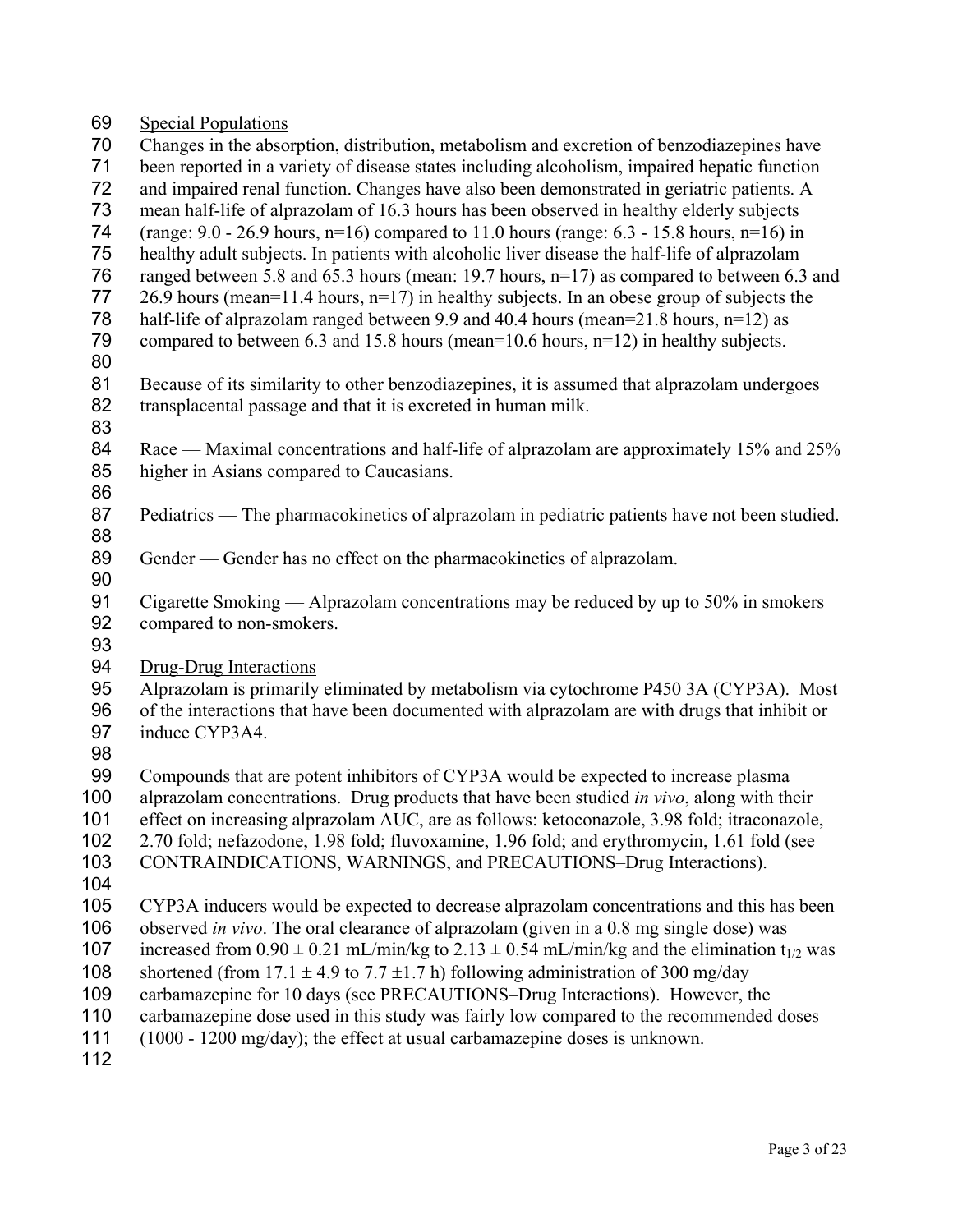- The ability of alprazolam to induce or inhibit human hepatic enzyme systems has not been
- determined. However, this is not a property of benzodiazepines in general. Further,
- alprazolam did not affect the prothrombin or plasma warfarin levels in male volunteers
- 116 administered sodium warfarin orally.
- 

#### **CLINICAL STUDIES**

#### **Anxiety Disorders**

Alprazolam was compared to placebo in double blind clinical studies (doses up to 4 mg/day) in patients with a diagnosis of anxiety or anxiety with associated depressive symptomatology. Alprazolam was significantly better than placebo at each of the evaluation periods of these 4-week studies as judged by the following psychometric instruments: Physician's Global Impressions, Hamilton Anxiety Rating Scale, Target Symptoms, Patient's Global Impressions

- and Self-Rating Symptom Scale.
- 

#### **Panic Disorder**

Support for the effectiveness of alprazolam in the treatment of panic disorder came from three short-term, placebo-controlled studies (up to 10 weeks) in patients with diagnoses closely corresponding to DSM-III-R criteria for panic disorder.

The average dose of alprazolam was 5 - 6 mg/day in two of the studies, and the doses of

- alprazolam were fixed at 2 and 6 mg/day in the third study. In all three studies, alprazolam
- was superior to placebo on a variable defined as "the number of patients with zero panic

attacks" (range, 37 - 83% met this criterion), as well as on a global improvement score. In two

- of the three studies, alprazolam was superior to placebo on a variable defined as "change from
- baseline on the number of panic attacks per week" (range, 3.3 5.2), and also on a phobia
- rating scale. A subgroup of patients who were improved on alprazolam during short-term

treatment in one of these trials was continued on an open basis up to 8 months, without

- apparent loss of benefit.
- 

#### **INDICATIONS AND USAGE**

#### **Anxiety Disorders**

NIRAVAM<sup>TM</sup> is indicated for the management of anxiety disorder (a condition corresponding

most closely to the APA Diagnostic and Statistical Manual [DSM-III-R] diagnosis of

generalized anxiety disorder) or the short-term relief of symptoms of anxiety. Anxiety or

147 tension associated with the stress of everyday life usually does not require treatment with an

- anxiolytic.
-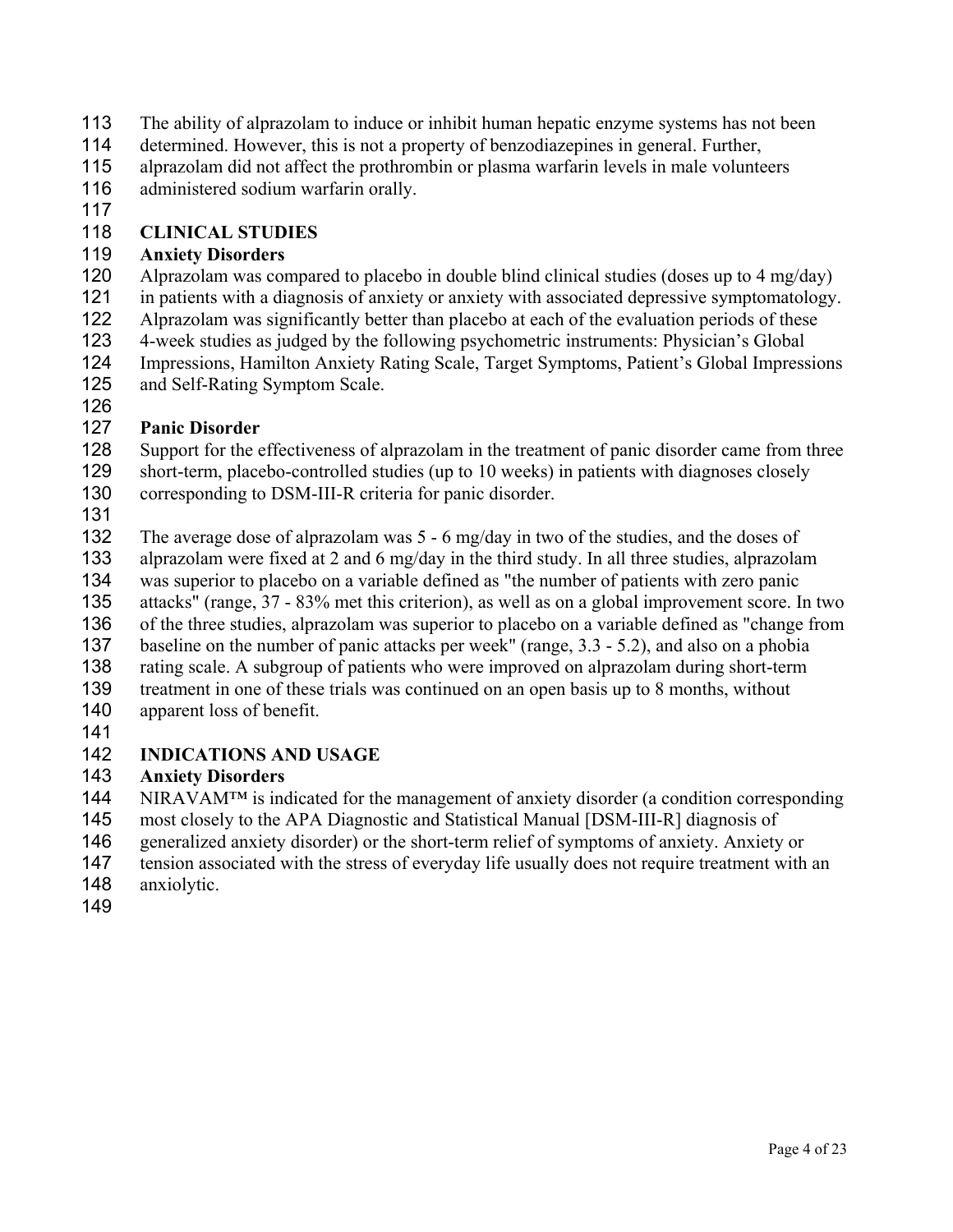- Generalized anxiety disorder is characterized by unrealistic or excessive anxiety and worry
- (apprehensive expectation) about two or more life circumstances, for a period of 6 months or
- longer, during which the person has been bothered more days than not by these concerns. At
- least 6 of the following 18 symptoms are often present in these patients: *Motor Tension*
- (trembling, twitching, or feeling shaky; muscle tension, aches, or soreness; restlessness; easy
- fatigability); *Autonomic Hyperactivity* (shortness of breath or smothering sensations;
- palpitations or accelerated heart rate; sweating, or cold clammy hands; dry mouth; dizziness
- or lightheadedness; nausea, diarrhea, or other abdominal distress; flushes or chills; frequent
- urination; trouble swallowing or 'lump in throat'); *Vigilance and Scanning* (feeling keyed up
- or on edge; exaggerated startle response; difficulty concentrating or 'mind going blank'
- because of anxiety; trouble falling or staying asleep; irritability). These symptoms must not be secondary to another psychiatric disorder or caused by some organic factor.
- 
- Anxiety associated with depression is responsive to alprazolam.
- **Panic Disorder**
- NIRAVAM™ is also indicated for the treatment of panic disorder, with or without agoraphobia.
- 
- Studies supporting this claim were conducted in patients whose diagnoses corresponded closely to the DSM-III-R/IV criteria for panic disorder (see CLINICAL STUDIES).
- 

Panic disorder (DSM-IV) is characterized by recurrent unexpected panic attacks, ie, a discrete period of intense fear or discomfort in which four (or more) of the following symptoms

develop abruptly and reach a peak within 10 minutes: (1) palpitations, pounding heart, or accelerated heart rate; (2) sweating; (3) trembling or shaking; (4) sensations of shortness of

breath or smothering; (5) feeling of choking; (6) chest pain or discomfort; (7) nausea or

- abdominal distress; (8) feeling dizzy, unsteady, lightheaded, or faint; (9) derealization
- (feelings of unreality) or depersonalization (being detached from oneself); (10) fear of losing
- control; (11) fear of dying; (12) paresthesias (numbness or tingling sensations); (13) chills or hot flushes.
- 

Demonstrations of the effectiveness of alprazolam by systematic clinical study are limited to

- 4 months duration for anxiety disorder and 4 to 10 weeks duration for panic disorder;
- however, patients with panic disorder have been treated on an open basis for up to 8 months
- without apparent loss of benefit. The physician should periodically reassess the usefulness of 186 the drug for the individual patient.
- 

# **CONTRAINDICATIONS**

189 NIRAVAM<sup>TM</sup> is contraindicated in patients with known sensitivity to this drug or other

190 benzodiazepines. NIRAVAM<sup>TM</sup> may be used in patients with open angle glaucoma who are

- receiving appropriate therapy, but is contraindicated in patients with acute narrow angle
- glaucoma.
-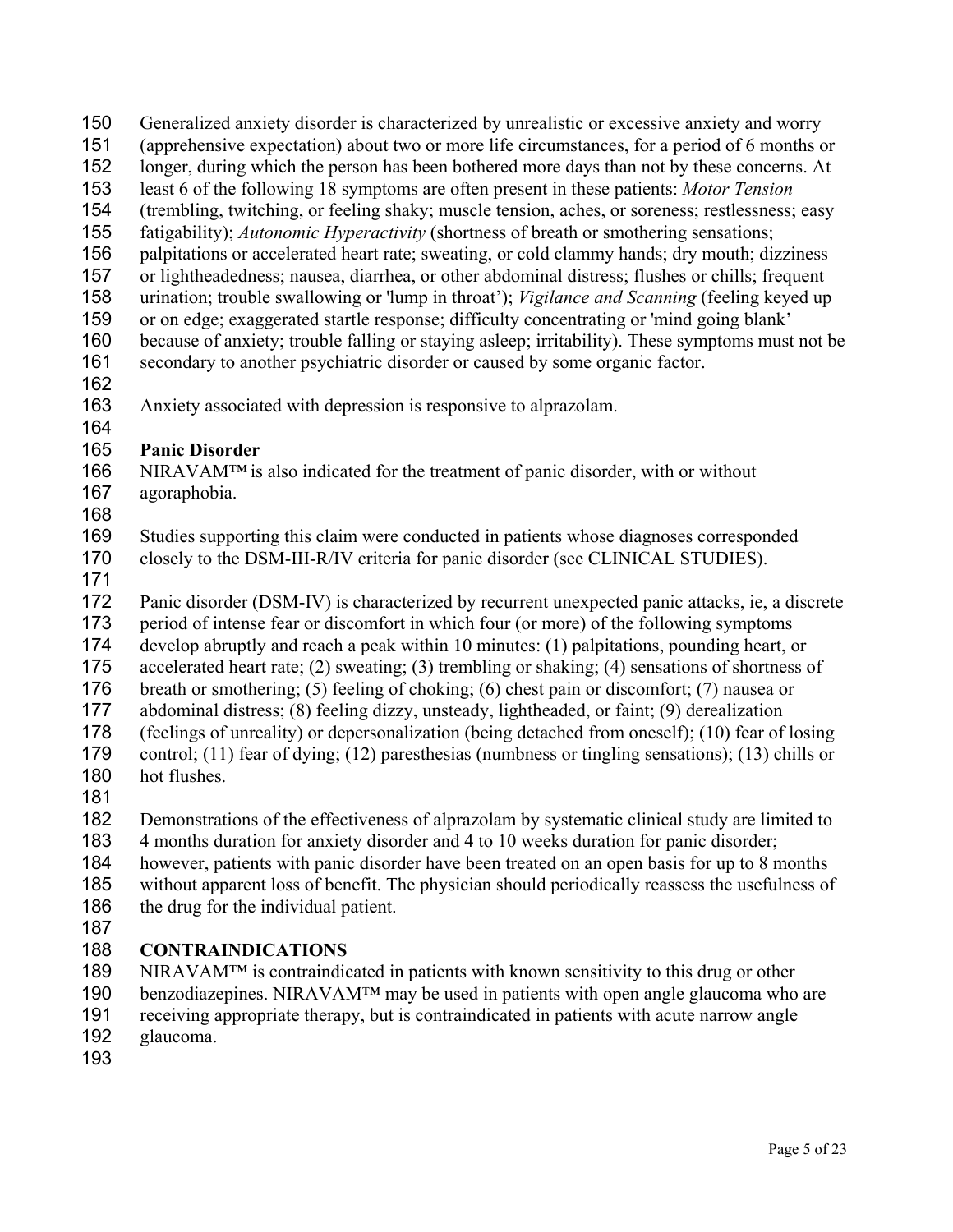- NIRAVAM™ is contraindicated with ketoconazole and itraconazole, since these medications
- significantly impair the oxidative metabolism mediated by cytochrome P450 3A (CYP3A)
- (see CLINICAL PHARMACOLOGY, WARNINGS and PRECAUTIONS–Drug
- Interactions).
- 

#### **WARNINGS**

#### **Dependence and Withdrawal Reactions, Including Seizures**

Certain adverse clinical events, some life-threatening, are a direct consequence of physical dependence to alprazolam. These include a spectrum of withdrawal symptoms; the most important is seizure (see DRUG ABUSE AND DEPENDENCE). Even after relatively short-term use at the doses recommended for the treatment of transient anxiety and anxiety disorder (ie, 0.75 to 4.0 mg per day), there is some risk of dependence. Spontaneous reporting system data suggest that the risk of dependence and its severity appear to be greater in patients treated with doses greater than 4 mg/day and for long periods (more than 12 weeks). However, in a controlled postmarketing discontinuation study of panic disorder patients, the duration of treatment (3 months compared to 6 months) had no effect on the ability of patients 210 to taper to zero dose. In contrast, patients treated with doses of alprazolam greater than 4 mg/day had more difficulty tapering to zero dose than those treated with less than 4 mg/day.

The importance of dose and the risks of alprazolam as a treatment for panic disorder

Because the management of panic disorder often requires the use of average daily doses of alprazolam above 4 mg, the risk of dependence among panic disorder patients may be higher 216 than that among those treated for less severe anxiety. Experience in randomized placebo-controlled discontinuation studies of patients with panic disorder showed a high rate of rebound and withdrawal symptoms in patients treated with alprazolam compared to placebo-

- treated patients.
- 

Relapse or return of illness was defined as a return of symptoms characteristic of panic 222 disorder (primarily panic attacks) to levels approximately equal to those seen at baseline before active treatment was initiated. Rebound refers to a return of symptoms of panic disorder to a level substantially greater in frequency, or more severe in intensity than seen at baseline. Withdrawal symptoms were identified as those which were generally not characteristic of panic disorder and which occurred for the first time more frequently during 227 discontinuation than at baseline.

In a controlled clinical trial in which 63 patients were randomized to alprazolam and where withdrawal symptoms were specifically sought, the following were identified as symptoms of withdrawal: heightened sensory perception, impaired concentration, dysosmia, clouded sensorium, paresthesias, muscle cramps, muscle twitch, diarrhea, blurred vision, appetite decrease, and weight loss. Other symptoms, such as anxiety and insomnia, were frequently seen during discontinuation, but it could not be determined if they were due to return of illness, rebound, or withdrawal.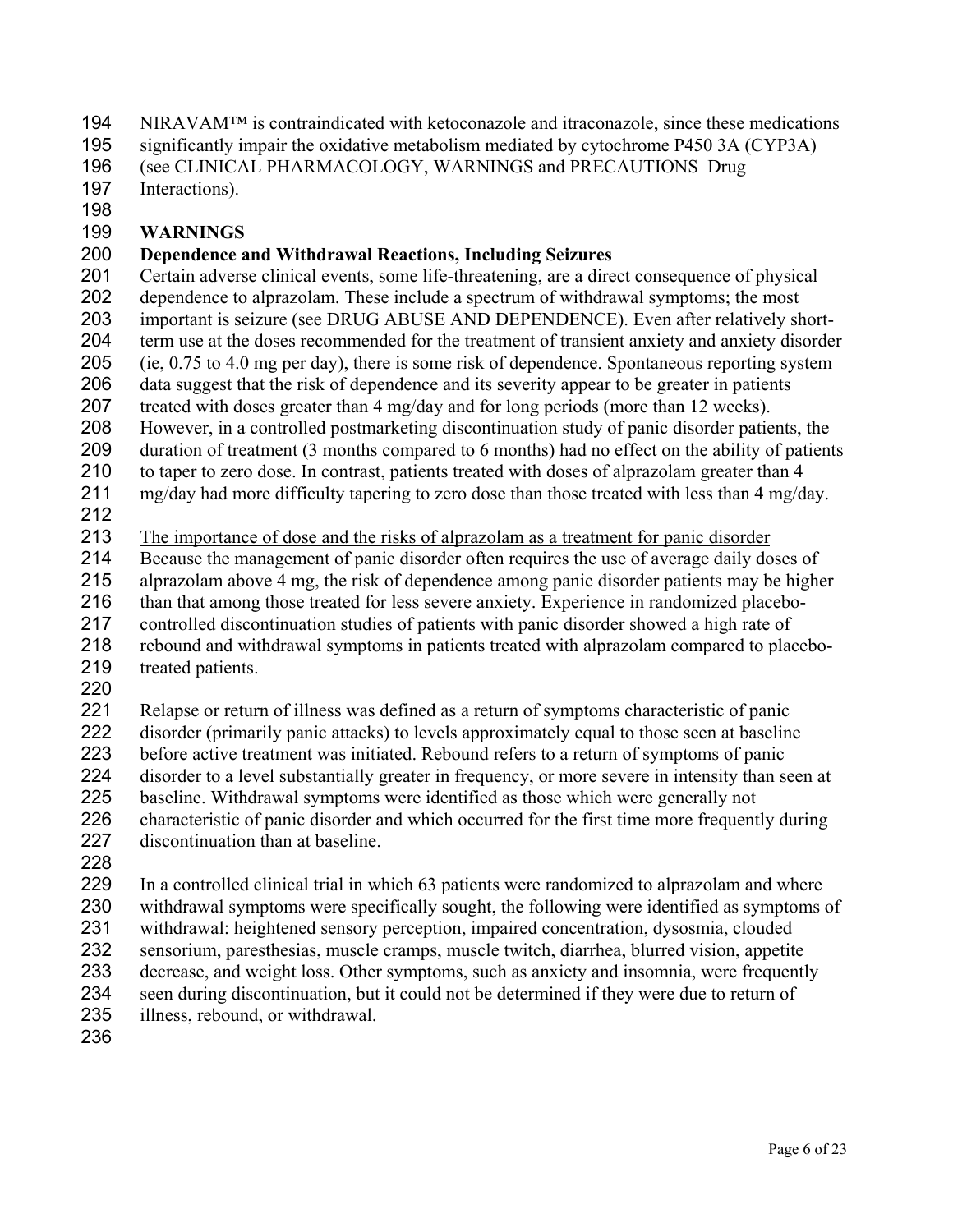- In two controlled trials of 6 to 8 weeks duration where the ability of patients to discontinue
- medication was measured, 71% 93% of patients treated with alprazolam tapered completely
- off therapy compared to 89% 96% of placebo-treated patients. In a controlled postmarketing
- discontinuation study of panic disorder patients, the duration of treatment (3 months
- compared to 6 months) had no effect on the ability of patients to taper to zero dose.
- 
- Seizures attributable to alprazolam were seen after drug discontinuance or dose reduction in 8 of 1980 patients with panic disorder or in patients participating in clinical trials where doses 245 of alprazolam greater than 4 mg/day for over 3 months were permitted. Five of these cases clearly occurred during abrupt dose reduction, or discontinuation from daily doses of 2 to 247 10 mg. Three cases occurred in situations where there was not a clear relationship to abrupt dose reduction or discontinuation. In one instance, seizure occurred after discontinuation from a single dose of 1 mg after tapering at a rate of 1 mg every 3 days from 6 mg daily. In two other instances, the relationship to taper is indeterminate; in both of these cases the patients had been receiving doses of 3 mg daily prior to seizure. The duration of use in the above 8 cases ranged from 4 to 22 weeks. There have been occasional voluntary reports of patients developing seizures while apparently tapering gradually from alprazolam. The risk of seizure seems to be greatest 24 - 72 hours after discontinuation (see DOSAGE AND
- ADMINISTRATION for recommended tapering and discontinuation schedule).

# **Status Epilepticus**

The medical event voluntary reporting system shows that withdrawal seizures have been reported in association with the discontinuation of alprazolam. In most cases, only a single seizure was reported; however, multiple seizures and status epilepticus were reported as well.

# **Interdose Symptoms**

Early morning anxiety and emergence of anxiety symptoms between doses of alprazolam have been reported in patients with panic disorder taking prescribed maintenance doses of alprazolam. These symptoms may reflect the development of tolerance or a time interval between doses which is longer than the duration of clinical action of the administered dose. In either case, it is presumed that the prescribed dose is not sufficient to maintain plasma levels above those needed to prevent relapse, rebound or withdrawal symptoms over the entire course of the interdosing interval. In these situations, it is recommended that the same total 270 daily dose be given divided as more frequent administrations (see DOSAGE AND ADMINISTRATION).

# **Risk of Dose Reduction**

Withdrawal reactions may occur when dosage reduction occurs for any reason. This includes purposeful tapering, but also inadvertent reduction of dose (eg, the patient forgets, the patient 276 is admitted to a hospital). Therefore, the dosage of NIRAVAM<sup>TM</sup> should be reduced or

- discontinued gradually (see DOSAGE AND ADMINISTRATION).
-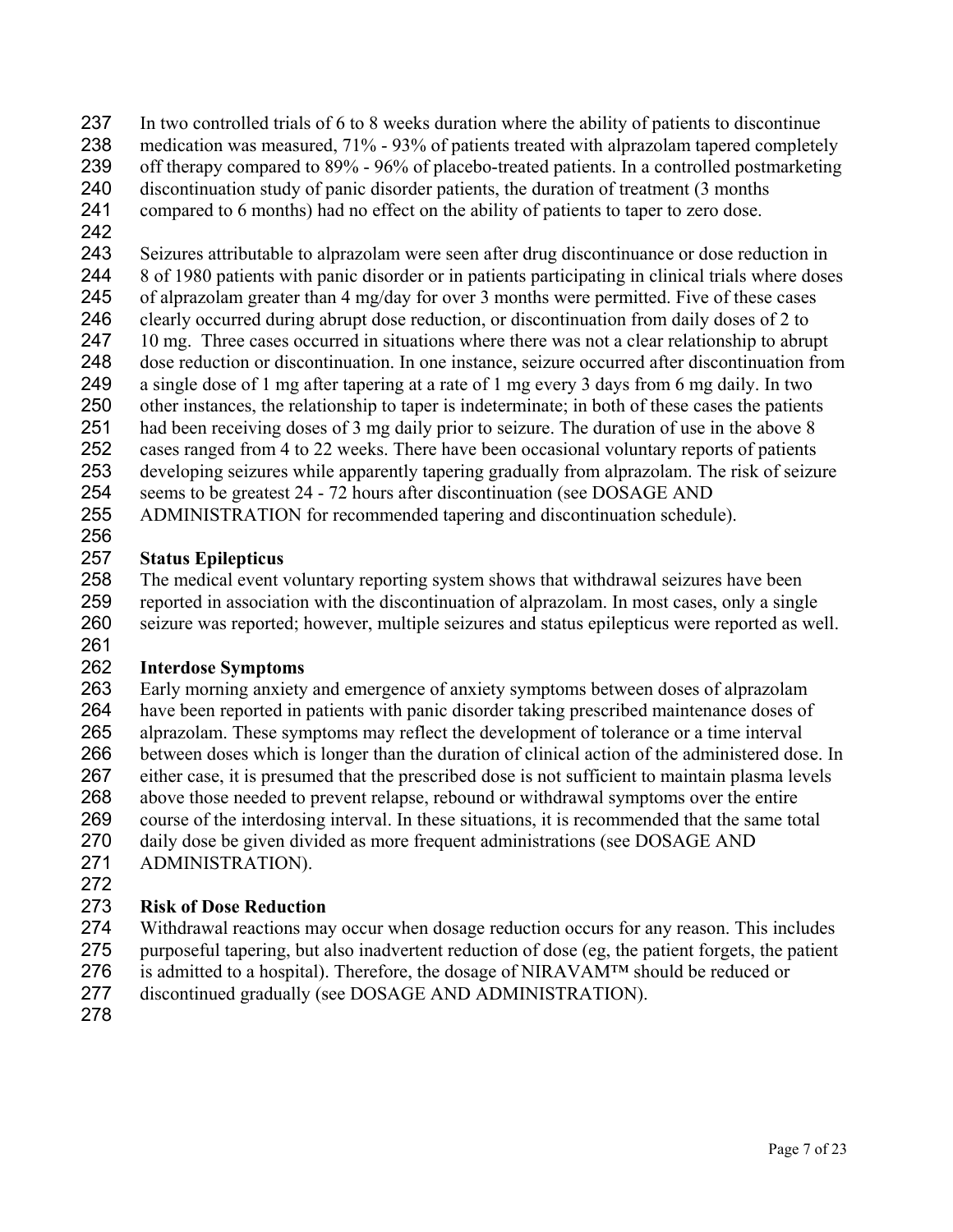#### **CNS Depression and Impaired Performance**

Because of its CNS depressant effects, patients receiving alprazolam should be cautioned against engaging in hazardous occupations or activities requiring complete mental alertness such as operating machinery or driving a motor vehicle. For the same reason, patients should be cautioned about the simultaneous ingestion of alcohol and other CNS depressant drugs during treatment with alprazolam.

#### **Risk of Fetal Harm**

Benzodiazepines can potentially cause fetal harm when administered to pregnant women. If alprazolam is used during pregnancy, or if the patient becomes pregnant while taking this drug, the patient should be apprised of the potential hazard to the fetus. Because of experience with other members of the benzodiazepine class, alprazolam is assumed to be capable of causing an increased risk of congenital abnormalities when administered to a pregnant woman during the first trimester. Because use of these drugs is rarely a matter of urgency, their use during the first trimester should almost always be avoided. The possibility that a woman of childbearing potential may be pregnant at the time of institution of therapy should be considered. Patients should be advised that if they become pregnant during therapy or intend to become pregnant they should communicate with their physicians about the desirability of discontinuing the drug.

#### **Alprazolam Interaction with Drugs that Inhibit Metabolism via Cytochrome P450 3A**

The initial step in alprazolam metabolism is hydroxylation catalyzed by cytochrome P450 3A (CYP3A). Drugs that inhibit this metabolic pathway may have a profound effect on the clearance of alprazolam. Consequently, alprazolam should be avoided in patients receiving very potent inhibitors of CYP3A. With drugs inhibiting CYP3A to a lesser but still significant degree, alprazolam should be used only with caution and consideration of appropriate dosage reduction. For some drugs, an interaction with alprazolam has been quantified with clinical data; for other drugs, interactions are predicted from *in vitro* data and/or experience with similar drugs in the same pharmacologic class.

#### The following are examples of drugs known to inhibit the metabolism of alprazolam and/or

- related benzodiazepines, presumably through inhibition of CYP3A.
- 

#### Potent CYP3A Inhibitors

- Azole antifungal agents— Ketoconazole and itraconazole are potent CYP3A inhibitors and
- have been shown *in vivo* to increase plasma alprazolam concentrations 3.98 fold and
- 2.70 fold, respectively. The coadministration of alprazolam with these agents is not
- recommended. Other azole-type antifungal agents should also be considered potent CYP3A
- inhibitors and the coadministration of alprazolam with them is not recommended (see CONTRAINDICATIONS).
-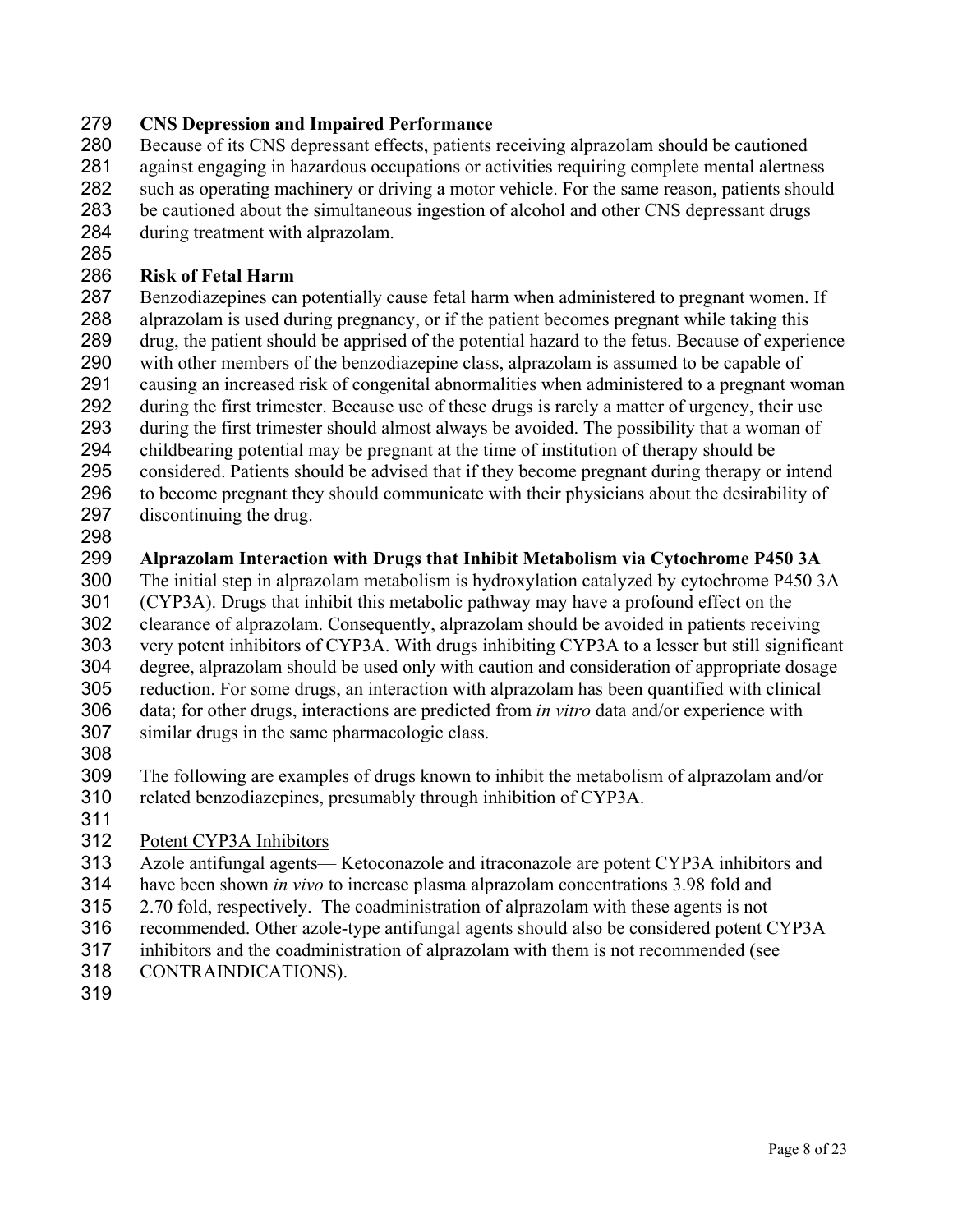- Drugs demonstrated to be CYP3A inhibitors on the basis of clinical studies involving
- alprazolam (caution and consideration of appropriate alprazolam dose reduction are recommended during coadministration with the following drugs)
- 
- Nefazodone Coadministration of nefazodone increased alprazolam concentration two-fold.
- 
- Fluvoxamine Coadministration of fluvoxamine approximately doubled the maximum
- plasma concentration of alprazolam, decreased clearance by 49%, increased half-life by 71%, and decreased measured psychomotor performance.
- 
- Cimetidine Coadministration of cimetidine increased the maximum plasma concentration
- of alprazolam by 86%, decreased clearance by 42%, and increased half-life by 16%.
- Other drugs possibly affecting alprazolam metabolism
- Other drugs possibly affecting alprazolam metabolism by inhibition of CYP3A are discussed in the PRECAUTIONS section (see PRECAUTIONS–Drug Interactions).
- 

# **PRECAUTIONS**

- **General**
- Suicide
- As with other psychotropic medications, the usual precautions with respect to administration of the drug and size of the prescription are indicated for severely depressed patients or those
- in whom there is reason to expect concealed suicidal ideation or plans. Panic disorder has
- been associated with primary and secondary major depressive disorders and increased reports
- of suicide among untreated patients.
- 
- Mania
- Episodes of hypomania and mania have been reported in association with the use of
- alprazolam in patients with depression.
- 
- Uricosuric Effect
- Alprazolam has a weak uricosuric effect. Although other medications with weak uricosuric
- effect have been reported to cause acute renal failure, there have been no reported instances of
- acute renal failure attributable to therapy with alprazolam.
- 
- Use in Patients with Concomitant Illness
- It is recommended that the dosage be limited to the smallest effective dose to preclude the
- development of ataxia or oversedation which may be a particular problem in elderly or
- debilitated patients. (See DOSAGE AND ADMINISTRATION.) The usual precautions in
- treating patients with impaired renal, hepatic or pulmonary function should be observed.
- There have been rare reports of death in patients with severe pulmonary disease shortly after
- the initiation of treatment with alprazolam. A decreased systemic alprazolam elimination rate
- (eg, increased plasma half-life) has been observed in both alcoholic liver disease patients and
- obese patients receiving alprazolam (see CLINICAL PHARMACOLOGY).
-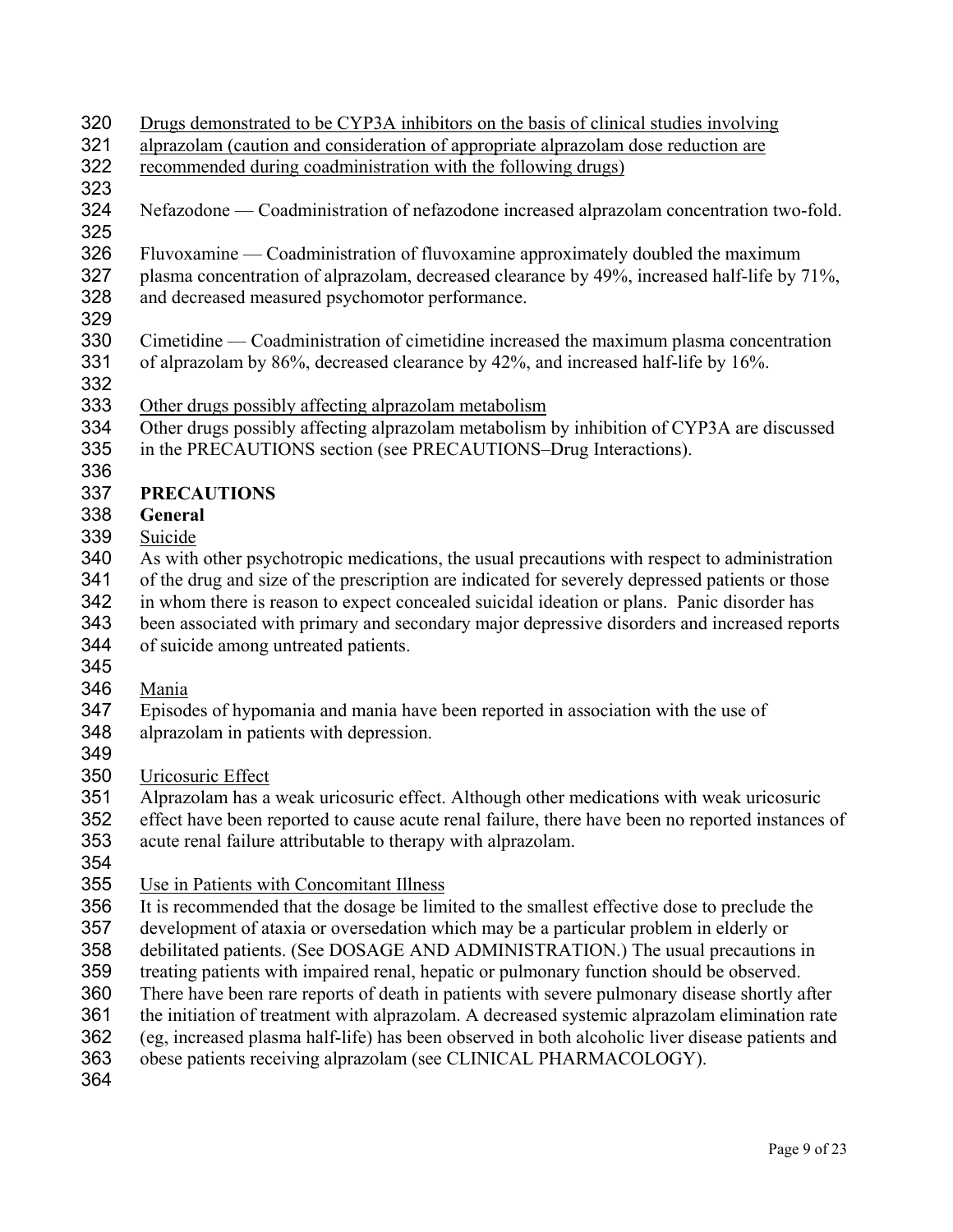#### **Information for Patients**

| 365 |    | <b>Information for Patients</b>                                                                     |
|-----|----|-----------------------------------------------------------------------------------------------------|
| 366 |    | For all users of NIRAVAM™                                                                           |
| 367 |    | To assure safe and effective use of benzodiazepines, all patients prescribed NIRAVAMTM              |
| 368 |    | should be provided with the following guidance.                                                     |
| 369 |    |                                                                                                     |
| 370 |    | 1. Do not remove NIRAVAM <sup>TM</sup> tablets from the bottle until just prior to dosing. With dry |
| 371 |    | hands, open the bottle, remove the tablet, and immediately place on the tongue to dissolve          |
| 372 |    | and be swallowed with the saliva. The tablet may also be taken with water.                          |
| 373 |    |                                                                                                     |
| 374 |    | 2. Discard any cotton that was included in the bottle and reseal the bottle tightly to prevent      |
| 375 |    | introducing moisture that might cause the tablets to disintegrate.                                  |
| 376 |    |                                                                                                     |
|     |    |                                                                                                     |
| 377 |    | 3. If only one-half of a scored tablet is used for dosing, the unused portion of the tablet         |
| 378 |    | should be discarded immediately because it may not remain stable.                                   |
| 379 |    |                                                                                                     |
| 380 | 4. | Store away from moisture.                                                                           |
| 381 |    |                                                                                                     |
| 382 |    | 5. Inform your physician about any alcohol consumption and medicine you are taking now,             |
| 383 |    | including medication you may buy without a prescription. Alcohol should generally not               |
| 384 |    | be used during treatment with benzodiazepines.                                                      |
| 385 |    |                                                                                                     |
| 386 |    | 6. Not recommended for use in pregnancy. Therefore, inform your physician if you are                |
| 387 |    | pregnant, if you are planning to have a child, or if you become pregnant while you are              |
| 388 |    | taking this medication.                                                                             |
| 389 |    |                                                                                                     |
| 390 | 7. | Inform your physician if you are nursing.                                                           |
| 391 |    |                                                                                                     |
| 392 |    | 8. Until you experience how this medication affects you, do not drive a car or operate              |
| 393 |    | potentially dangerous machinery, etc.                                                               |
| 394 |    |                                                                                                     |
| 395 |    | 9. Do not increase the dose even if you think the medication "does not work anymore"                |
| 396 |    | without consulting your physician. Benzodiazepines, even when used as recommended,                  |
| 397 |    | may produce emotional and/or physical dependence.                                                   |
| 398 |    |                                                                                                     |
|     |    |                                                                                                     |
| 399 |    | 10. Do not stop taking this medication abruptly or decrease the dose without consulting your        |
| 400 |    | physician, since withdrawal symptoms can occur.                                                     |
| 401 |    |                                                                                                     |
| 402 |    | Additional advice for panic disorder patients                                                       |
| 403 |    | The use of alprazolam at doses greater than 4 mg/day, often necessary to treat panic disorder,      |
| 404 |    | is accompanied by risks that you need to carefully consider. When used at doses greater than        |
| 405 |    | 4 mg/day, which may or may not be required for your treatment, alprazolam has the potential         |
| 406 |    | to cause severe emotional and physical dependence in some patients and these patients may           |
| 407 |    | find it exceedingly difficult to terminate treatment. In two controlled trials of 6 to 8 weeks      |
| 408 |    | duration where the ability of patients to discontinue medication was measured, 7 to 29% of          |
| 409 |    | patients treated with alprazolam did not completely taper off therapy. In a controlled              |
| 410 |    | postmarketing discontinuation study of panic disorder patients, the patients treated with doses     |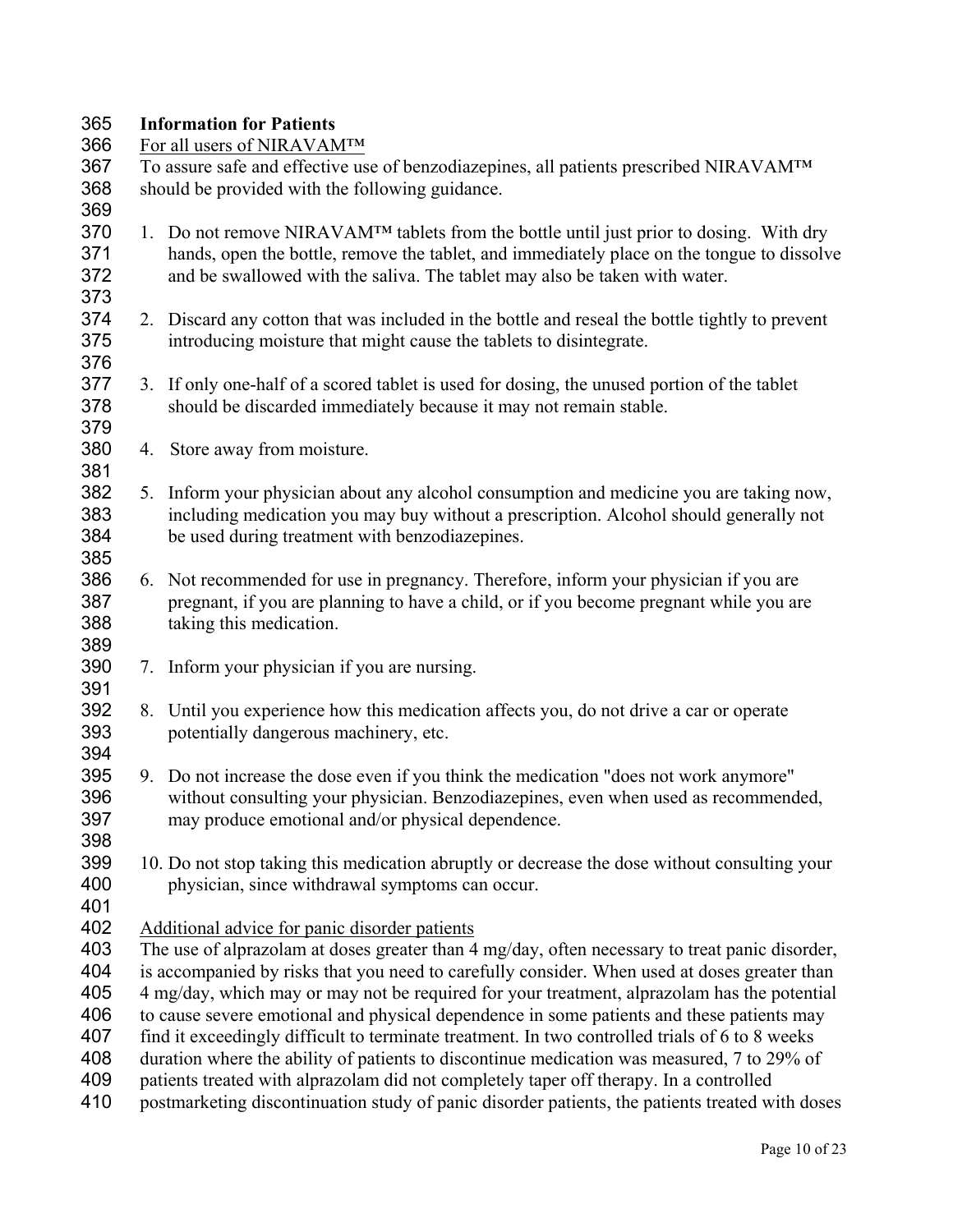- of alprazolam greater than 4 mg/day had more difficulty tapering to zero dose than patients
- treated with less than 4 mg/day. In all cases, it is important that your physician help you
- discontinue this medication in a careful and safe manner to avoid overly extended use of alprazolam.
- 
- In addition, the extended use at doses greater than 4 mg/day appears to increase the incidence
- and severity of withdrawal reactions when alprazolam is discontinued. These are generally
- minor but seizure can occur, especially if you reduce the dose too rapidly or discontinue the
- medication abruptly. Seizure can be life-threatening.
- 

#### **Laboratory Tests**

- Laboratory tests are not ordinarily required in otherwise healthy patients. However, when treatment is protracted, periodic blood counts, urinalysis, and blood chemistry analyses are advisable in keeping with good medical practice.
- 

## **Drug Interactions**

- 427 Use with Other CNS Depressants
- 428 If NIRAVAM<sup>™</sup> is to be combined with other psychotropic agents or anticonvulsant drugs, careful consideration should be given to the pharmacology of the agents to be employed,
- particularly with compounds which might potentiate the action of benzodiazepines. The
- benzodiazepines, including alprazolam, produce additive CNS depressant effects when co-
- administered with other psychotropic medications, anticonvulsants, antihistaminics, ethanol
- and other drugs which themselves produce CNS depression.
- 
- Drugs Effecting Salivary Flow and Stomach pH
- Because NIRAVAM™ disintegrates in the presence of saliva and the formulation requires an acidic environment to dissolve, concomitant drugs or diseases that cause dry mouth or raise stomach pH might slow disintegration or dissolution, resulting in slowed or decreased
- absorption.
- 
- Use with Imipramine and Desipramine
- The steady state plasma concentrations of imipramine and desipramine have been reported to be increased an average of 31% and 20%, respectively, by the concomitant administration of
- alprazolam in doses up to 4 mg/day. The clinical significance of these changes is unknown.
- 
- Drugs that inhibit alprazolam metabolism via cytochrome P450 3A
- 447 The initial step in alprazolam metabolism is hydroxylation catalyzed by cytochrome P450 3A
- (CYP3A). Drugs which inhibit this metabolic pathway may have a profound effect on the
- clearance of alprazolam (see CONTRAINDICATIONS and WARNINGS for additional drugs of this type).
- 
- Drugs demonstrated to be CYP3A inhibitors of possible clinical significance on the basis of
- clinical studies involving alprazolam (caution is recommended during coadministration with alprazolam)
-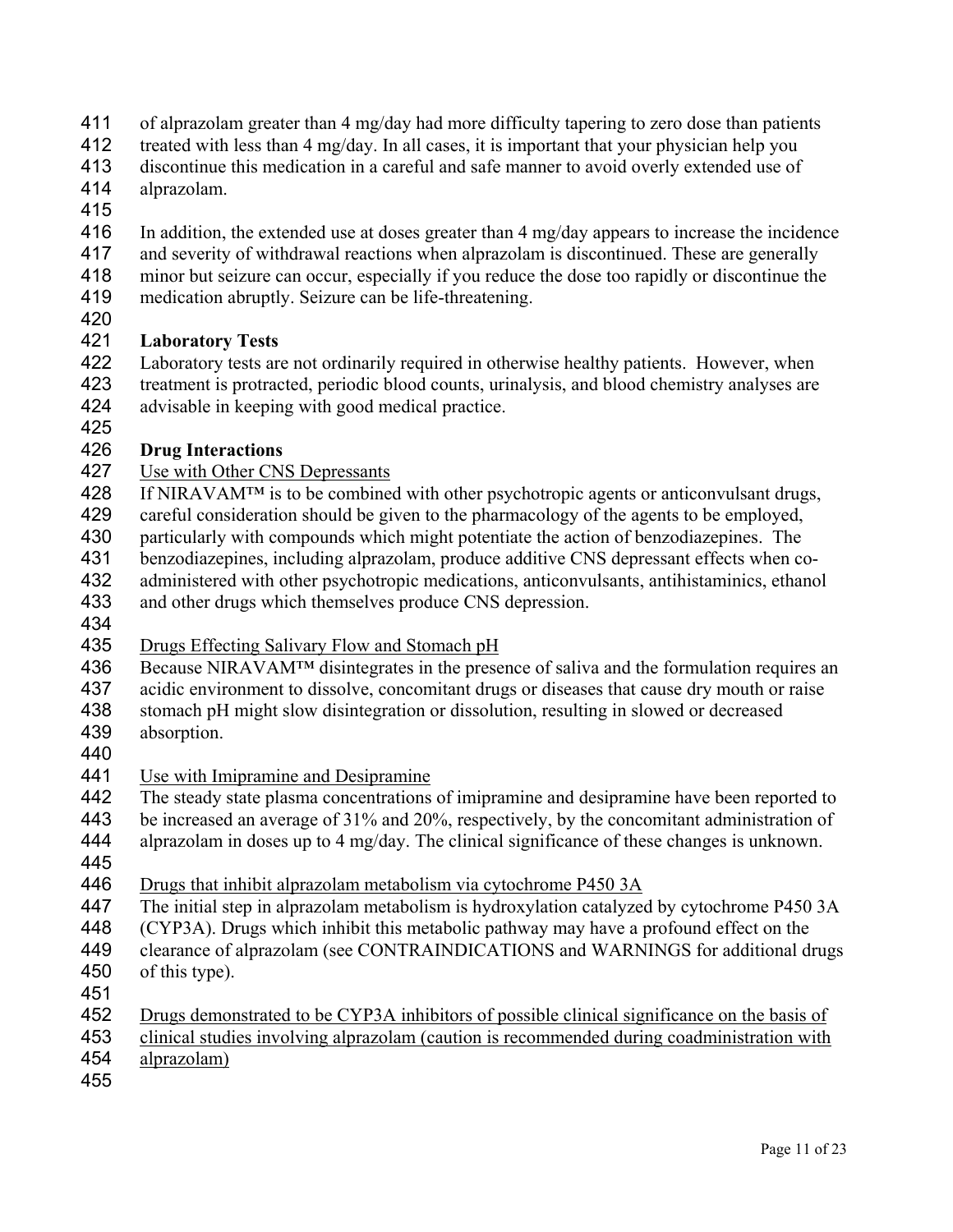- Fluoxetine Coadministration of fluoxetine with alprazolam increased the maximum plasma concentration of alprazolam by 46%, decreased clearance by 21%, increased half-life by 17%,
- and decreased measured psychomotor performance.
- 
- Propoxyphene Coadministration of propoxyphene decreased the maximum plasma concentration of alprazolam by 6%, decreased clearance by 38%, and increased half-life by 58%.
- 
- Oral Contraceptives Coadministration of oral contraceptives increased the maximum plasma concentration of alprazolam by 18%, decreased clearance by 22%, and increased half-life by 29%.
- 

Drugs and other substances demonstrated to be CYP3A inhibitors on the basis of clinical

studies involving benzodiazepines metabolized similarly to alprazolam or on the basis of *in* 

*vitro* studies with alprazolam or other benzodiazepines (caution is recommended during coadministration with alprazolam)

- Available data from clinical studies of benzodiazepines other than alprazolam suggest a
- possible drug interaction with alprazolam for the following: diltiazem, isoniazid, macrolide
- antibiotics such as erythromycin and clarithromycin, and grapefruit juice. Data from *in vitro*
- studies of alprazolam suggest a possible drug interaction with alprazolam for the following:
- sertraline and paroxetine. However, data from an *in vivo* drug interaction study involving a
- single dose of alprazolam 1 mg and steady state doses of sertraline (50 to 150 mg/day) did not
- reveal any clinically significant changes in the pharmacokinetics of alprazolam. Data from *in vitro* studies of benzodiazepines other than alprazolam suggest a possible drug interaction for
- the following: ergotamine, cyclosporine, amiodarone, nicardipine, and nifedipine. Caution is
- recommended during the coadministration of any of these with alprazolam (see
- WARNINGS).
- 
- Drugs demonstrated to be inducers of CYP3A
- Carbamazepine can increase alprazolam metabolism and therefore can decrease plasma levels of alprazolam.
- 
- 

# **Drug/Laboratory Test Interactions**

Although interactions between benzodiazepines and commonly employed clinical laboratory tests have occasionally been reported, there is no consistent pattern for a specific drug or specific test.

# **Carcinogenesis, Mutagenesis, Impairment of Fertility**

- No evidence of carcinogenic potential was observed during 2-year bioassay studies of
- alprazolam in rats at doses up to 30 mg/kg/day (150 times the maximum recommended daily
- human dose of 10 mg/day) and in mice at doses up to 10 mg/kg/day (50 times the maximum
- recommended daily human dose).
-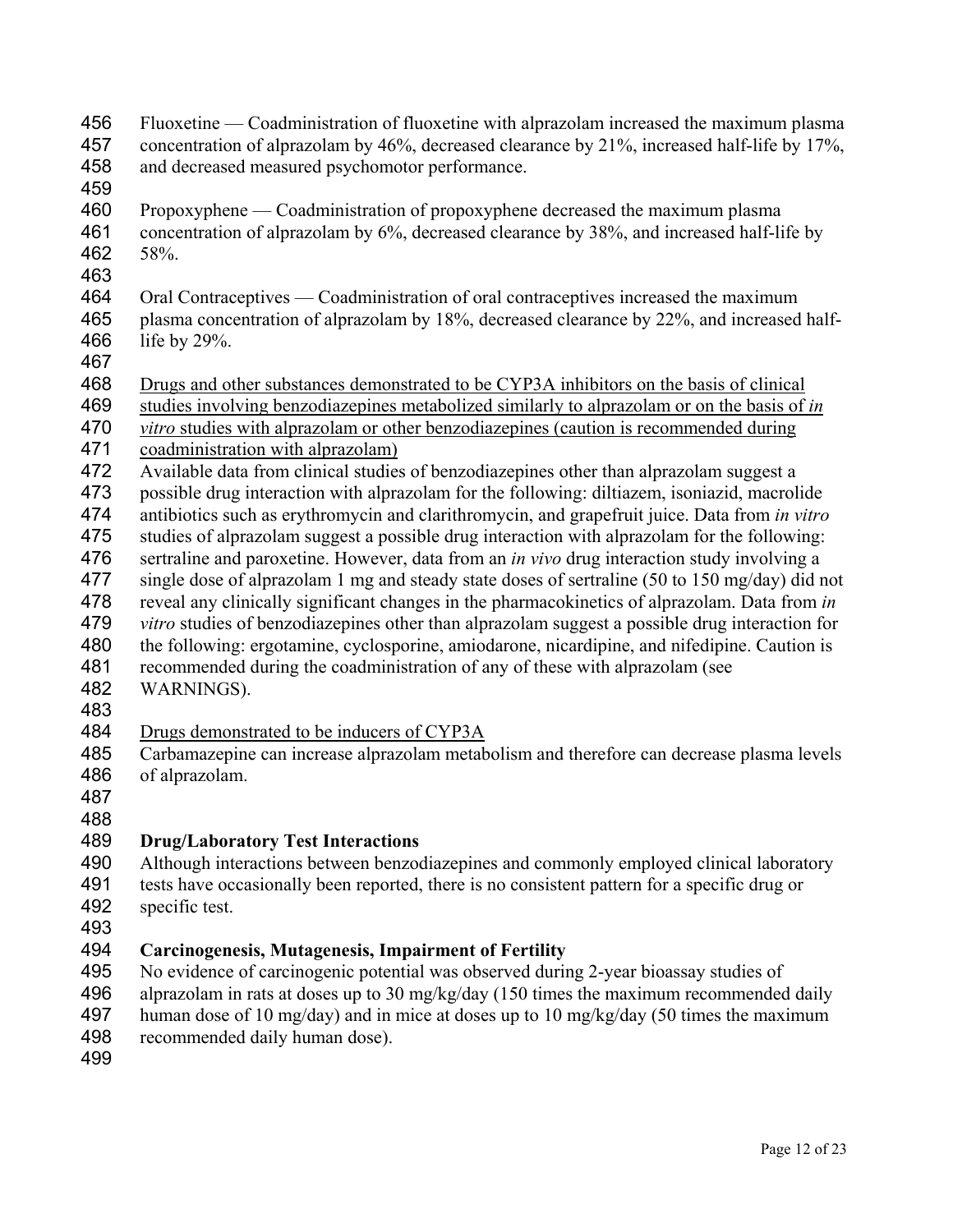- Alprazolam was not mutagenic in the rat micronucleus test at doses up to 100 mg/kg, which is
- 500 times the maximum recommended daily human dose of 10 mg/day. Alprazolam also was
- not mutagenic *in vitro* in the DNA Damage/Alkaline Elution Assay or the Ames Assay.
- 
- Alprazolam produced no impairment of fertility in rats at doses up to 5 mg/kg/day, which is 25 times the maximum recommended daily human dose of 10 mg/day.
- 

#### **Pregnancy**

- Teratogenic Effects: Pregnancy Category D: (See WARNINGS section).
- Nonteratogenic Effects: It should be considered that the child born of a mother who is receiving benzodiazepines may be at some risk for withdrawal symptoms from the drug
- during the postnatal period. Also, neonatal flaccidity and respiratory problems have been
- reported in children born of mothers who have been receiving benzodiazepines.
- 

## **Labor and Delivery**

- NIRAVAM™ has no established use in labor or delivery.
- 

## **Nursing Mothers**

- Benzodiazepines are known to be excreted in human milk. It should be assumed that alprazolam is as well. Chronic administration of diazepam to nursing mothers has been reported to cause their infants to become lethargic and to lose weight. As a general rule, nursing should not be undertaken by mothers who must use NIRAVAM™.
- **Pediatric Use**

524 Safety and effectiveness of NIRAVAM<sup>™</sup> in individuals below 18 years of age have not been established.

#### **Geriatric Use**

The elderly may be more sensitive to the effects of benzodiazepines. They exhibit higher plasma alprazolam concentrations due to reduced clearance of the drug as compared with a 530 younger population receiving the same doses. The smallest effective dose of NIRAVAM™ should be used in the elderly to preclude the development of ataxia and oversedation (see CLINICAL PHARMACOLOGY and DOSAGE AND ADMINISTRATION).

# **ADVERSE REACTIONS**

Side effects to alprazolam, if they occur, are generally observed at the beginning of therapy and usually disappear upon continued medication. In the usual patient, the most frequent side effects are likely to be an extension of the pharmacological activity of alprazolam, eg, drowsiness or lightheadedness.

- 
- The data cited in the two tables below are estimates of untoward clinical event incidence
- among patients who participated under the following clinical conditions: relatively short
- duration (ie, four weeks) placebo-controlled clinical studies with dosages up to 4 mg/day of
- alprazolam (for the management of anxiety disorders or for the short-term relief of the
- symptoms of anxiety) and short-term (up to ten weeks) placebo-controlled clinical studies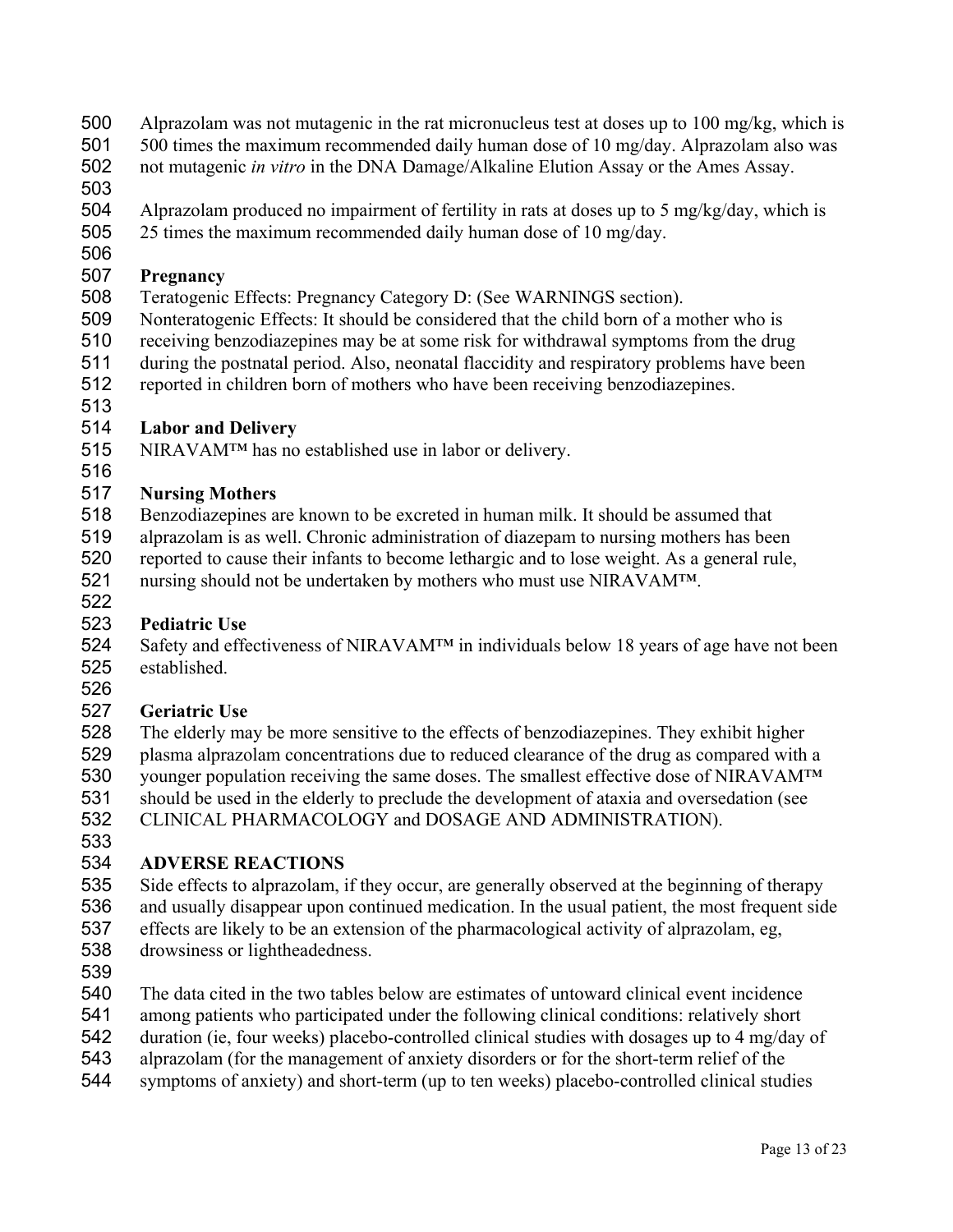545 with dosages up to 10 mg/day of alprazolam in patients with panic disorder, with or without 546 agoraphobia.

547

These data cannot be used to predict precisely the incidence of untoward events in the course of usual medical practice where patient characteristics, and other factors often differ from those in clinical trials. These figures cannot be compared with those obtained from other clinical studies involving related drug products and placebo as each group of drug trials are conducted under a different set of conditions.

553

Comparison of the cited figures, however, can provide the prescriber with some basis for estimating the relative contributions of drug and non-drug factors to the untoward event incidence in the population studied. Even this use must be approached cautiously, as a drug may relieve a symptom in one patient but induce it in others. (For example, an anxiolytic drug may relieve dry mouth [a symptom of anxiety] in some subjects but induce it [an untoward event] in others.)

560

Additionally, for anxiety disorders the cited figures can provide the prescriber with an indication as to the frequency with which physician intervention (eg, increased surveillance, decreased dosage or discontinuation of drug therapy) may be necessary because of the untoward clinical event.

565

#### 566 **Treatment-Emergent Adverse Events Reported in Placebo-Controlled Trials of Anxiety**  567 **Disorders**

|                               |                           | <b>ANXIETY DISORDERS</b>                                      |                   |
|-------------------------------|---------------------------|---------------------------------------------------------------|-------------------|
|                               | <b>Treatment-Emergent</b> | <b>Incidence of Intervention</b><br><b>Because of Symptom</b> |                   |
|                               | Symptom Incidence†        |                                                               |                   |
|                               | <b>ALPRAZOLAM</b>         | <b>PLACEBO</b>                                                | <b>ALPRAZOLAM</b> |
| Number of Patients            | 565                       | 505                                                           | 565               |
| % of Patients                 |                           |                                                               |                   |
| Reporting:                    |                           |                                                               |                   |
| <b>Central Nervous System</b> |                           |                                                               |                   |
| Drowsiness                    | 41.0                      | 21.6                                                          | 15.1              |
| Lightheadedness               | 20.8                      | 19.3                                                          | 1.2               |
| Depression                    | 13.9                      | 18.1                                                          | 2.4               |
| Headache                      | 12.9                      | 19.6                                                          | 1.1               |
| Confusion                     | 9.9                       | 10.0                                                          | 0.9               |
| Insomnia                      | 8.9                       | 18.4                                                          | 1.3               |
| <b>Nervousness</b>            | 4.1                       | 10.3                                                          | 1.1               |
| Syncope                       | 3.1                       | 4.0                                                           | $\ast$            |
| <b>Dizziness</b>              | 1.8                       | 0.8                                                           | 2.5               |
| Akathisia                     | 1.6                       | 1.2                                                           | $\ast$            |
| Tiredness/Sleepiness          | $\ast$                    | $\ast$                                                        | 1.8               |
| Gastrointestinal              |                           |                                                               |                   |
| Dry Mouth                     | 14.7                      | 13.3                                                          | 0.7               |
| Constipation                  | 10.4                      | 11.4                                                          | 0.9               |
| Diarrhea                      | 10.1                      | 10.3                                                          | 1.2               |
| Nausea/Vomiting               | 9.6                       | 12.8                                                          | 1.7               |
| <b>Increased Salivation</b>   | 4.2                       | 2.4                                                           | $\ast$            |
| Cardiovascular                |                           |                                                               |                   |
| Tachycardia/Palpitations      | 7.7                       | 15.6                                                          | 0.4               |
| Hypotension                   | 4.7                       | 2.2                                                           | $\ast$            |
| Sensory                       |                           |                                                               |                   |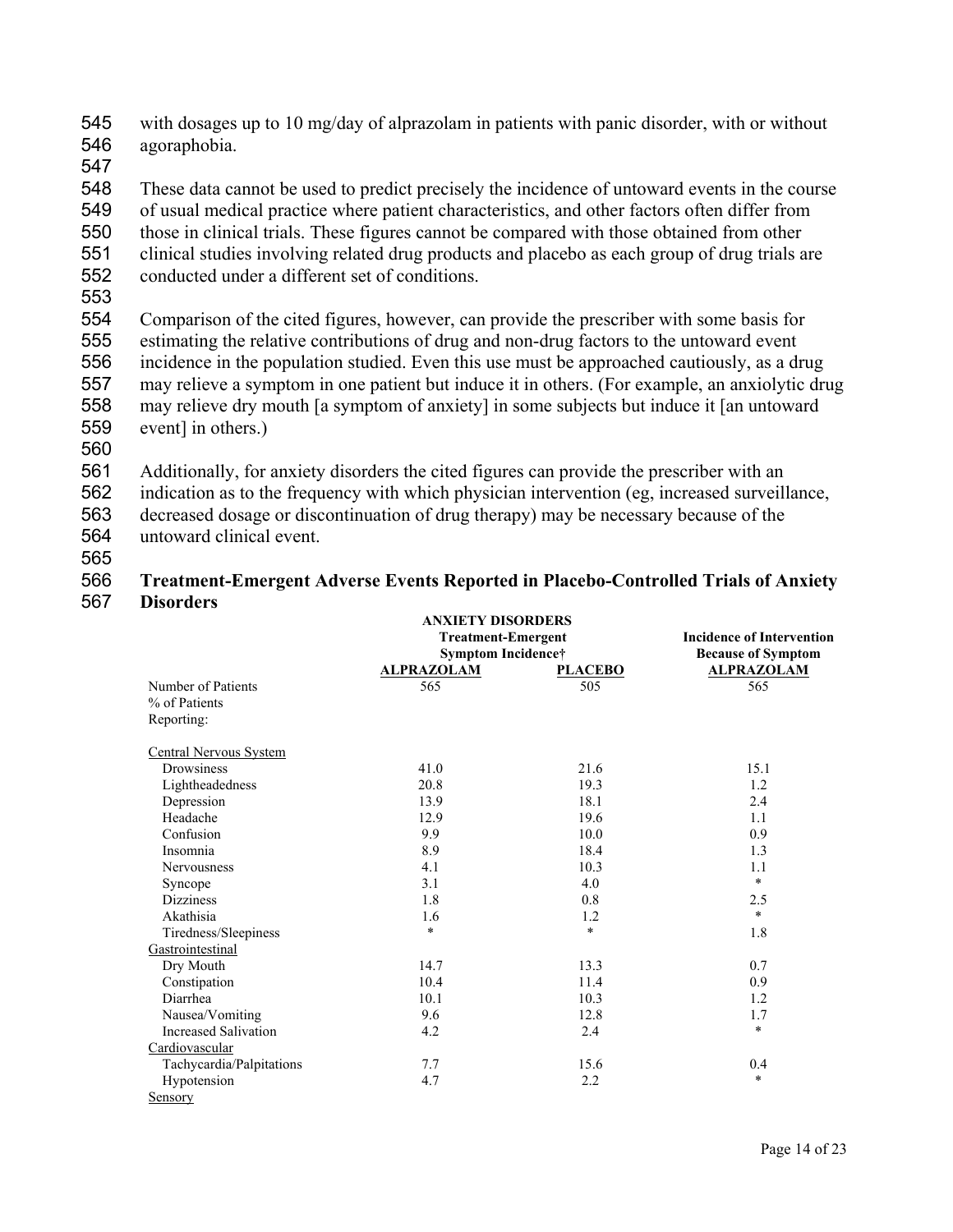| <b>Blurred Vision</b> | 6.2 | 6.2 | 0.4    |
|-----------------------|-----|-----|--------|
| Musculoskeletal       |     |     |        |
| Rigidity              | 4.2 | 5.3 | $\ast$ |
| Tremor                | 4.0 | 8.8 | 0.4    |
| Cutaneous             |     |     |        |
| Dermatitis/Allergy    | 3.8 | 3.1 | 0.6    |
| Other                 |     |     |        |
| Nasal Congestion      | 7.3 | 9.3 | $\ast$ |
| Weight Gain           | 2.7 | 2.7 | *      |
| Weight Loss           | 2.3 | 3.0 | $\ast$ |
| $+77$ $+7$            |     |     |        |

\**None reported*

†*Events reported by 1% or more of alprazolam patients are included.*

568

569 In addition to the relatively common (ie, greater than 1%) untoward events enumerated in the

570 table above, the following adverse events have been reported in association with the use of

- 571 benzodiazepines: dystonia, irritability, concentration difficulties, anorexia, transient amnesia
- 572 or memory impairment, loss of coordination, fatigue, seizures, sedation, slurred speech,
- 573 jaundice, musculoskeletal weakness, pruritus, diplopia, dysarthria, changes in libido,
- 574 menstrual irregularities, incontinence and urinary retention.
- 575

#### 576 **Treatment-Emergent Adverse Events Reported in Placebo-Controlled Trials of Panic**  577 **Disorder PANIC DISORDER**

|                                  | PANIC DISORDER     |                           |  |  |
|----------------------------------|--------------------|---------------------------|--|--|
|                                  |                    | <b>Treatment-Emergent</b> |  |  |
|                                  | Symptom Incidence* |                           |  |  |
|                                  | <b>ALPRAZOLAM</b>  | <b>PLACEBO</b>            |  |  |
| Number of Patients               | 1388               | 1231                      |  |  |
| % of Patients Reporting:         |                    |                           |  |  |
| <b>Central Nervous System</b>    |                    |                           |  |  |
| <b>Drowsiness</b>                | 76.8               | 42.7                      |  |  |
| Fatigue and Tiredness            | 48.6               | 42.3                      |  |  |
| <b>Impaired Coordination</b>     | 40.1               | 17.9                      |  |  |
| Irritability                     | 33.1               | 30.1                      |  |  |
| Memory Impairment                | 33.1               | 22.1                      |  |  |
| Lightheadedness/Dizziness        | 29.8               | 36.9                      |  |  |
| Insomnia                         | 29.4               | 41.8                      |  |  |
| Headache                         | 29.2               | 35.6                      |  |  |
| Cognitive Disorder               | 28.8               | 20.5                      |  |  |
| Dysarthria                       | 23.3               | 6.3                       |  |  |
| Anxiety                          | 16.6               | 24.9                      |  |  |
| Abnormal Involuntary Movement    | 14.8               | 21.0                      |  |  |
| Decreased Libido                 | 14.4               | 8.0                       |  |  |
| Depression                       | 13.8               | 14.0                      |  |  |
| Confusional State                | 10.4               | 8.2                       |  |  |
| Muscular Twitching               | 7.9                | 11.8                      |  |  |
| <b>Increased Libido</b>          | 7.7                | 4.1                       |  |  |
| Change in Libido (Not Specified) | 7.1                | 5.6                       |  |  |
| Weakness                         | 7.1                | 8.4                       |  |  |
| <b>Muscle Tone Disorders</b>     | 6.3                | 7.5                       |  |  |
| Syncope                          | 3.8                | 4.8                       |  |  |
| Akathisia                        | 3.0                | 4.3                       |  |  |
| Agitation                        | 2.9                | 2.6                       |  |  |
| Disinhibition                    | 2.7                | 1.5                       |  |  |
| Paresthesia                      | 2.4                | 3.2                       |  |  |
| Talkativeness                    | 2.2                | 1.0                       |  |  |
| Vasomotor Disturbances           | 2.0                | 2.6                       |  |  |
| Derealization                    | 1.9                | 1.2                       |  |  |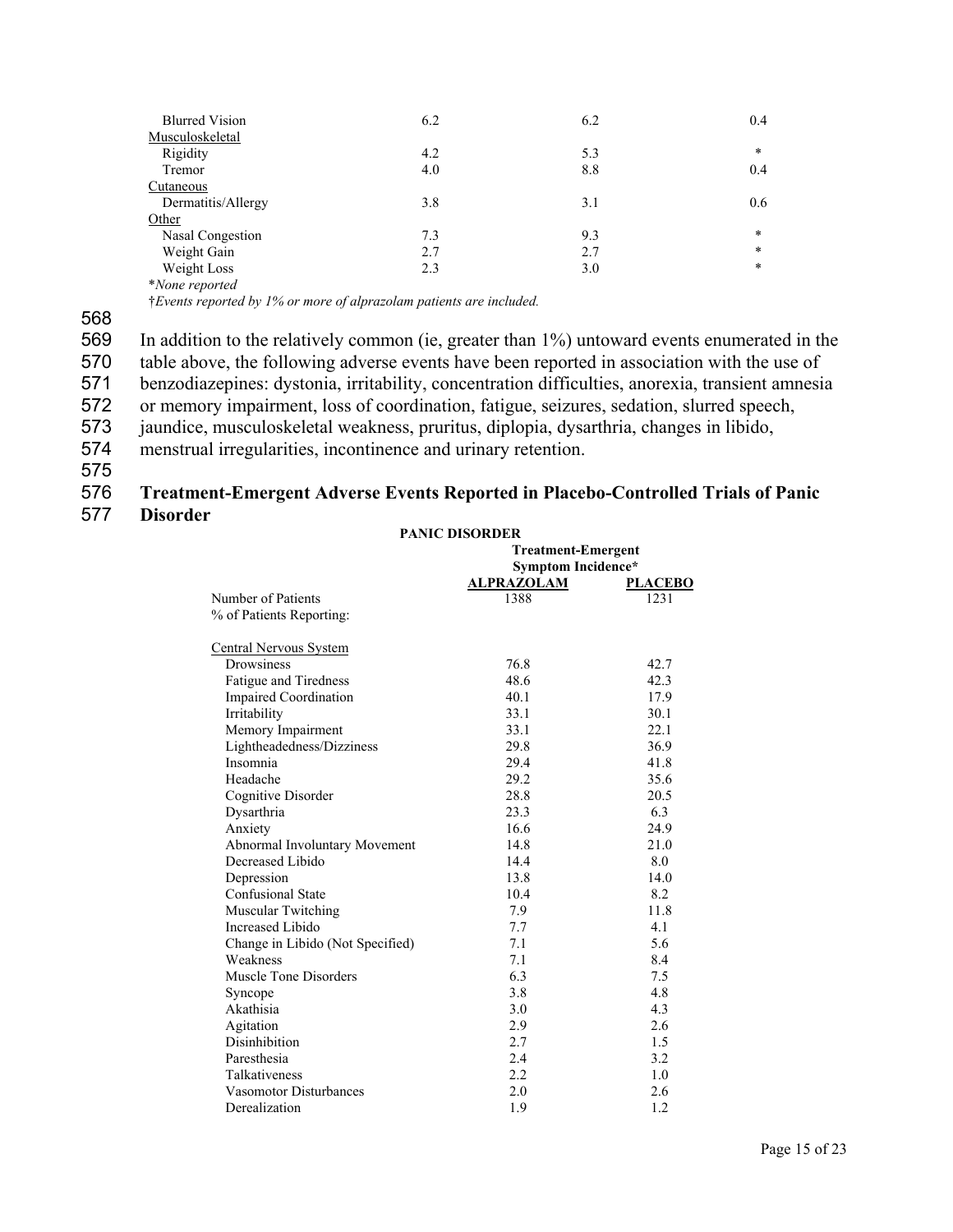| Dream Abnormalities                | 1.8  | 1.5  |
|------------------------------------|------|------|
| Fear                               | 1.4  | 1.0  |
| Feeling Warm                       | 1.3  | 0.5  |
| Gastrointestinal                   |      |      |
| Decreased Salivation               | 32.8 | 34.2 |
| Constipation                       | 26.2 | 15.4 |
| Nausea/Vomiting                    | 22.0 | 31.8 |
| Diarrhea                           | 20.6 | 22.8 |
| <b>Abdominal Distress</b>          | 18.3 | 21.5 |
| <b>Increased Salivation</b>        | 5.6  | 4.4  |
| Cardio-Respiratory                 |      |      |
| Nasal Congestion                   | 17.4 | 16.5 |
| Tachycardia                        | 15.4 | 26.8 |
| <b>Chest Pain</b>                  | 10.6 | 18.1 |
| Hyperventilation                   | 9.7  | 14.5 |
| <b>Upper Respiratory Infection</b> | 4.3  | 3.7  |
| Sensory                            |      |      |
| <b>Blurred Vision</b>              | 21.0 | 21.4 |
| Tinnitus                           | 6.6  | 10.4 |
| Musculoskeletal                    |      |      |
| Muscular Cramps                    | 2.4  | 2.4  |
| Muscle Stiffness                   | 2.2  | 3.3  |
| Cutaneous                          |      |      |
| Sweating                           | 15.1 | 23.5 |
| Rash                               | 10.8 | 8.1  |
| Other                              |      |      |
| <b>Increased Appetite</b>          | 32.7 | 22.8 |
| Decreased Appetite                 | 27.8 | 24.1 |
| Weight Gain                        | 27.2 | 17.9 |
| Weight Loss                        | 22.6 | 16.5 |
| <b>Micturition Difficulties</b>    | 12.2 | 8.6  |
| <b>Menstrual Disorders</b>         | 10.4 | 8.7  |
| <b>Sexual Dysfunction</b>          | 7.4  | 3.7  |
| Edema                              | 4.9  | 5.6  |
| Incontinence                       | 1.5  | 0.6  |
| Infection                          | 1.3  | 1.7  |

<sup>\*</sup>*Events reported by 1% or more of alprazolam patients are included.*

578

In addition to the relatively common (ie, greater than  $1\%$ ) untoward events enumerated in the table above, the following adverse events have been reported in association with the use of alprazolam: seizures, hallucinations, depersonalization, taste alterations, diplopia, elevated bilirubin, elevated hepatic enzymes, and jaundice.

583

584 Panic disorder has been associated with primary and secondary major depressive disorders 585 and increased reports of suicide among untreated patients (see PRECAUTIONS, General).

586

#### 587 **Adverse Events Reported as Reasons for Discontinuation in Treatment of Panic**  588 **Disorder in Placebo-Controlled Trials**

589 In a larger database comprised of both controlled and uncontrolled studies in which 590 641 patients received alprazolam, discontinuation-emergent symptoms which occurred at a

591 rate of over 5% in patients treated with alprazolam and at a greater rate than the placebo-592 treated group were as follows:

- 
- 593

594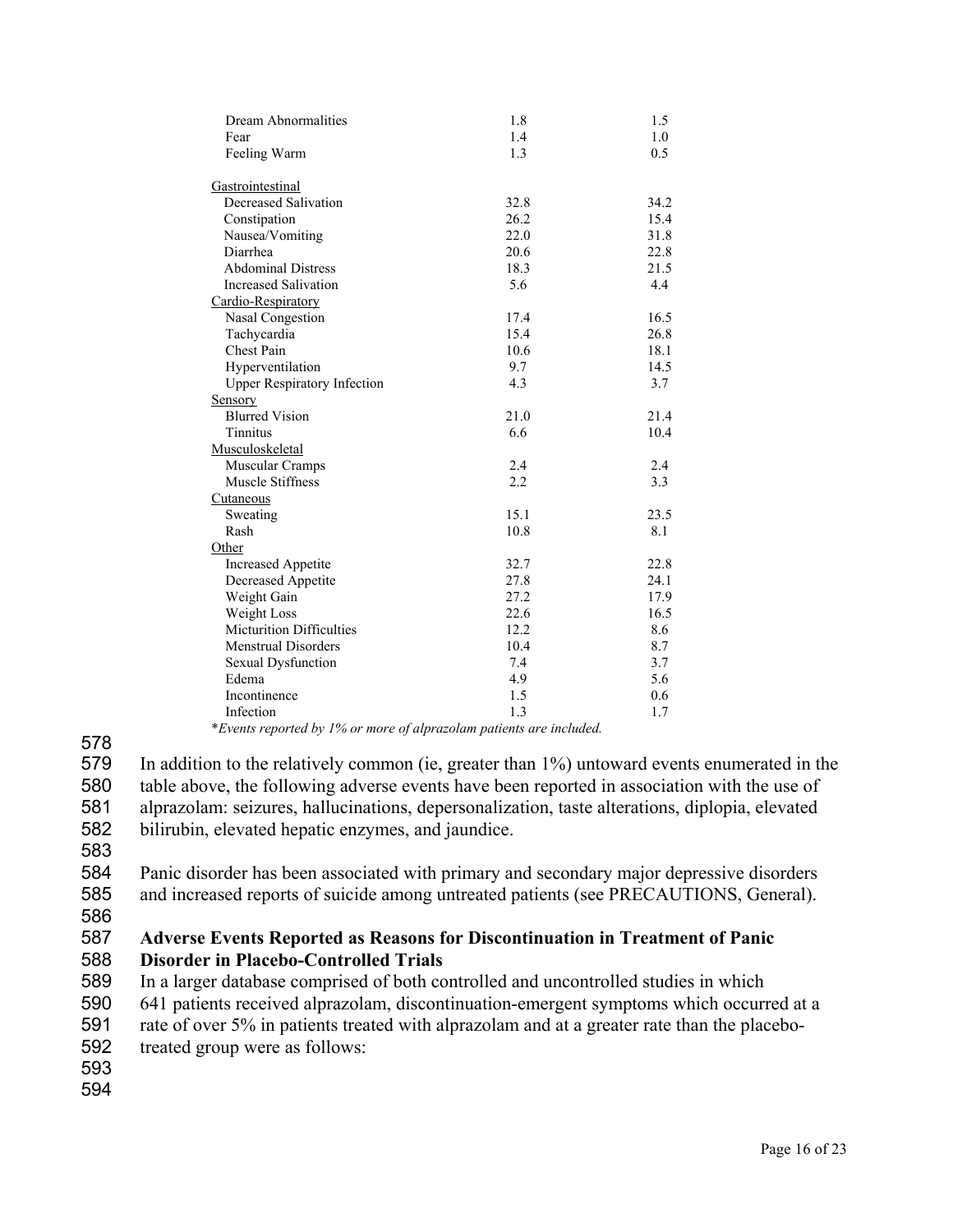#### **DISCONTINUATION-EMERGENT SYMPTOM INCIDENCE**

#### **Percentage of 641 Alprazolam-Treated Panic Disorder Patients Reporting Events**

| <b>Body System/Event</b>      |      |                              |      |
|-------------------------------|------|------------------------------|------|
| <b>Neurologic</b>             |      | <b>Gastrointestinal</b>      |      |
| Insomnia                      | 29.5 | Nausea/Vomiting              | 16.5 |
| Lightheadedness               | 19.3 | Diarrhea                     | 13.6 |
| Abnormal involuntary movement | 17.3 | Decreased salivation         | 10.6 |
| Headache                      | 17.0 | <b>Metabolic-Nutritional</b> |      |
| Muscular twitching            | 6.9  | Weight loss                  | 13.3 |
| Impaired coordination         | 6.6  | Decreased appetite           | 12.8 |
| Muscle tone disorders         | 5.9  |                              |      |
| Weakness                      | 5.8  | Dermatological               |      |
| Psychiatric                   |      | Sweating                     | 14.4 |
| Anxiety                       | 19.2 |                              |      |
| Fatigue and Tiredness         | 18.4 | Cardiovascular               |      |
| Irritability                  | 10.5 | Tachycardia                  | 12.2 |
| Cognitive disorder            | 10.3 |                              |      |
| Memory impairment             | 5.5  | <b>Special Senses</b>        |      |
| Depression                    | 5.1  | <b>Blurred</b> vision        | 10.0 |
| Confusional state             | 5.0  |                              |      |

#### 596

From the studies cited, it has not been determined whether these symptoms are clearly related to the dose and duration of therapy with alprazolam in patients with panic disorder. There have also been reports of withdrawal seizures upon rapid decrease or abrupt discontinuation of alprazolam (see WARNINGS).

601

To discontinue treatment in patients taking NIRAVAM™, the dosage should be reduced slowly in keeping with good medical practice. It is suggested that the daily dosage of NIRAVAM™ be decreased by no more than 0.5 mg every three days (see DOSAGE AND ADMINISTRATION). Some patients may benefit from an even slower dosage reduction. In a controlled postmarketing discontinuation study of panic disorder patients which compared this recommended taper schedule with a slower taper schedule, no difference was observed between the groups in the proportion of patients who tapered to zero dose; however, the slower schedule was associated with a reduction in symptoms associated with a withdrawal syndrome.

611

As with all benzodiazepines, paradoxical reactions such as stimulation, increased muscle spasticity, sleep disturbances, hallucinations and other adverse behavioral effects such as agitation, rage, irritability, and aggressive or hostile behavior have been reported rarely. In many of the spontaneous case reports of adverse behavioral effects, patients were receiving other CNS drugs concomitantly and/or were described as having underlying psychiatric conditions. Should any of the above events occur, alprazolam should be discontinued. Isolated published reports involving small numbers of patients have suggested that patients who have borderline personality disorder, a prior history of violent or aggressive behavior, or alcohol or substance abuse may be at risk for such events. Instances of irritability, hostility, and intrusive 621 thoughts have been reported during discontinuation of alprazolam in patients with<br>622 posttraumatic stress disorder.<br>623 posttraumatic stress disorder.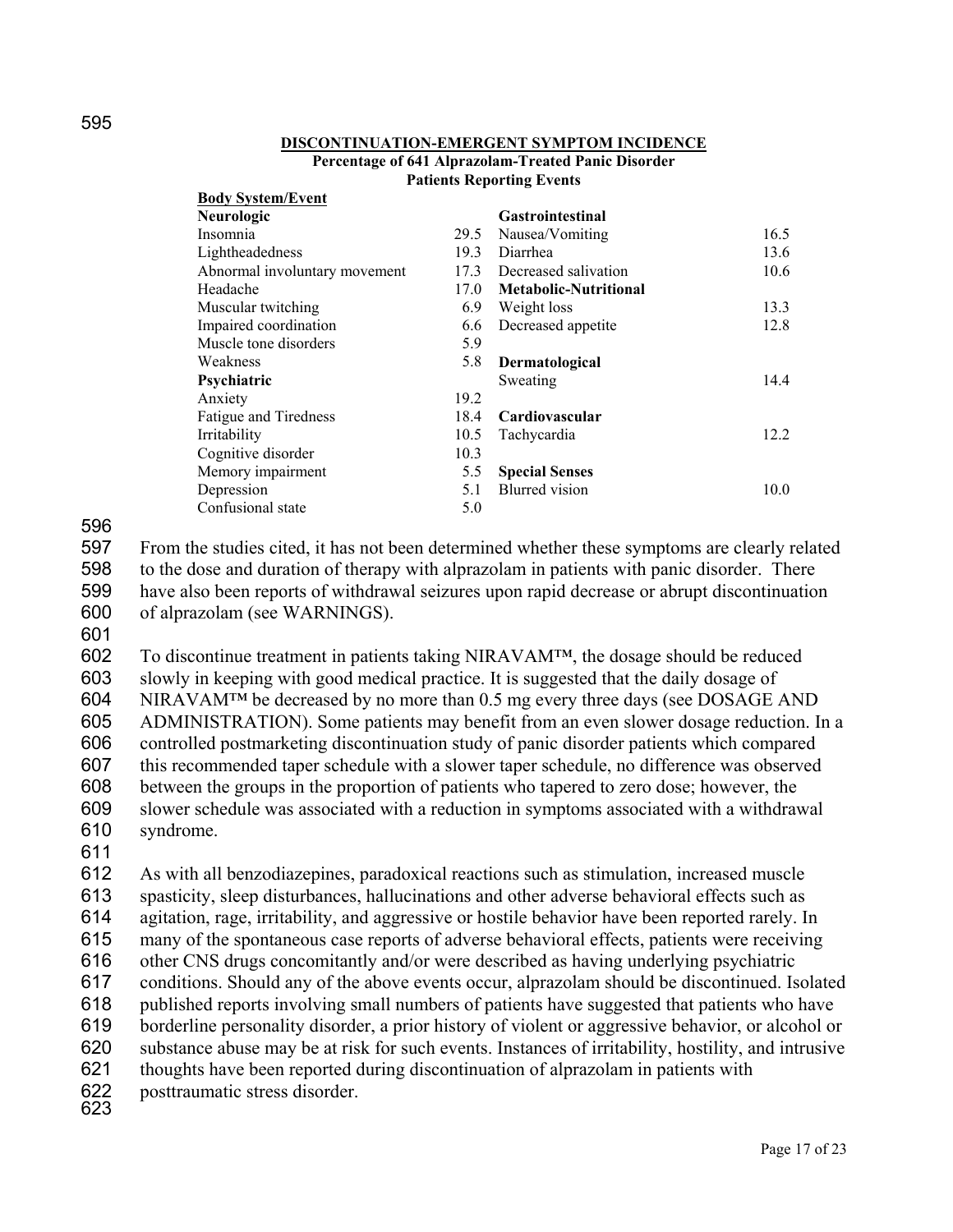**Post Introduction Reports**: Various adverse drug reactions have been reported in association with the use of alprazolam since market introduction. The majority of these reactions were reported through the medical event voluntary reporting system. Because of the spontaneous nature of the reporting of medical events and the lack of controls, a causal relationship to the use of alprazolam cannot be readily determined. Reported events include: liver enzyme elevations, hepatitis, hepatic failure, Stevens-Johnson syndrome, hyperprolactinemia, gynecomastia, and galactorrhea.

#### **DRUG ABUSE AND DEPENDENCE**

#### **Physical and Psychological Dependence**

Withdrawal symptoms similar in character to those noted with sedative/hypnotics and alcohol have occurred following discontinuance of benzodiazepines, including alprazolam. The symptoms can range from mild dysphoria and insomnia to a major syndrome that may include abdominal and muscle cramps, vomiting, sweating, tremors and convulsions. Distinguishing between withdrawal emergent signs and symptoms and the recurrence of illness is often difficult in patients undergoing dose reduction. The long term strategy for treatment of these phenomena will vary with their cause and the therapeutic goal. When necessary, immediate management of withdrawal symptoms requires re-institution of treatment at doses of alprazolam sufficient to suppress symptoms. There have been reports of failure of other benzodiazepines to fully suppress these withdrawal symptoms. These failures have been attributed to incomplete cross-tolerance but may also reflect the use of an inadequate dosing regimen of the substituted benzodiazepine or the effects of concomitant medications.

While it is difficult to distinguish withdrawal and recurrence for certain patients, the time course and the nature of the symptoms may be helpful. A withdrawal syndrome typically includes the occurrence of new symptoms, tends to appear toward the end of taper or shortly after discontinuation, and will decrease with time. In recurring panic disorder, symptoms similar to those observed before treatment may recur either early or late, and they will persist.

While the severity and incidence of withdrawal phenomena appear to be related to dose and duration of treatment, withdrawal symptoms, including seizures, have been reported after only brief therapy with alprazolam at doses within the recommended range for the treatment of anxiety (eg, 0.75 to 4 mg/day). Signs and symptoms of withdrawal are often more prominent after rapid decrease of dosage or abrupt discontinuance. The risk of withdrawal seizures may be increased at doses above 4 mg/day (see WARNINGS).

Patients, especially individuals with a history of seizures or epilepsy, should not be abruptly discontinued from any CNS depressant agent, including alprazolam. It is recommended that all patients on NIRAVAM™ who require a dosage reduction be gradually tapered under close supervision (see WARNINGS and DOSAGE AND ADMINISTRATION).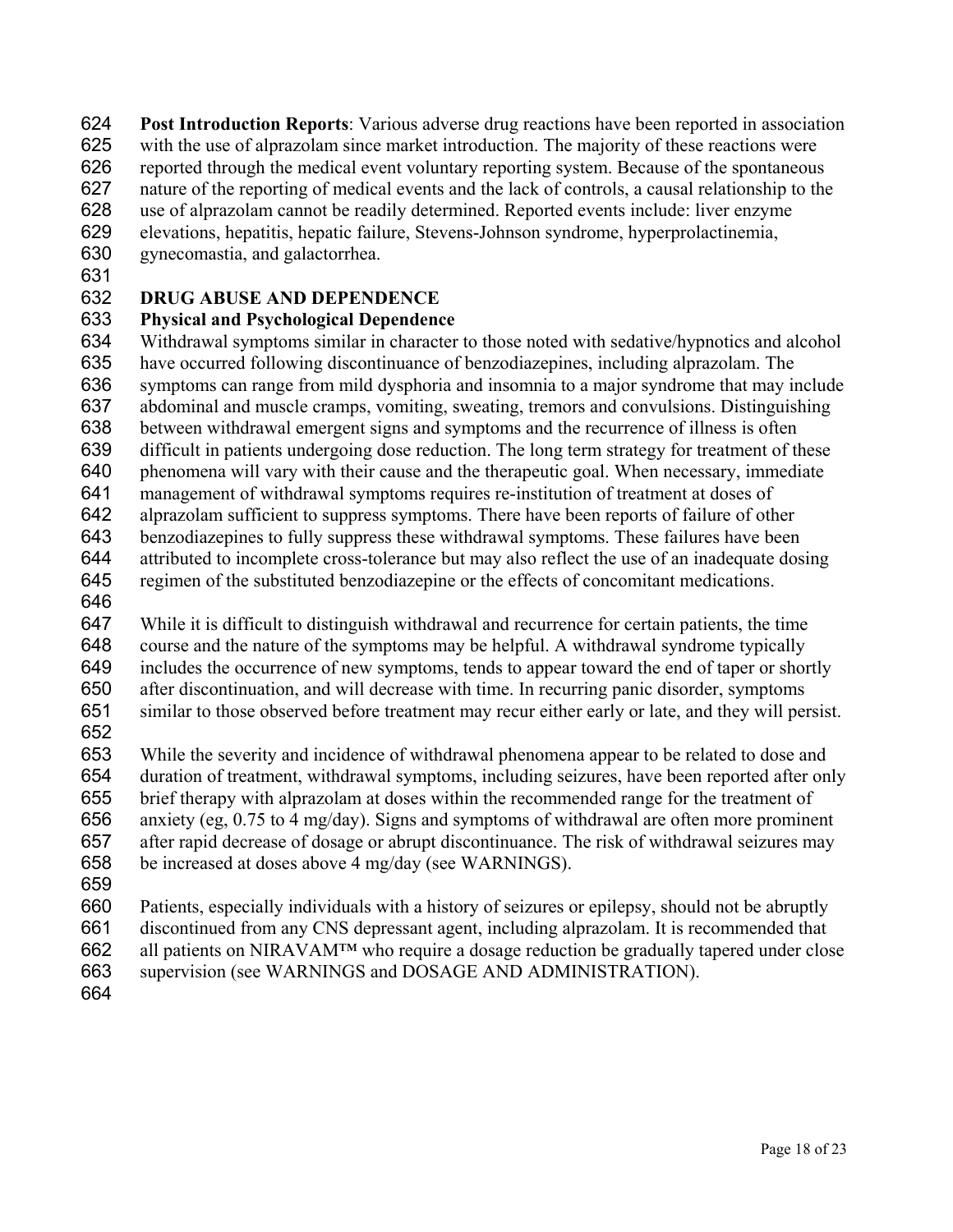- Psychological dependence is a risk with all benzodiazepines, including NIRAVAM™. The
- risk of psychological dependence may also be increased at doses greater than 4 mg/day and
- with longer term use, and this risk is further increased in patients with a history of alcohol or
- drug abuse. Some patients have experienced considerable difficulty in tapering and
- discontinuing from alprazolam, especially those receiving higher doses for extended periods.
- Addiction-prone individuals should be under careful surveillance when receiving
- NIRAVAM™. As with all anxiolytics, repeat prescriptions should be limited to those who are under medical supervision.
- 

## **Controlled Substance Class**

- Alprazolam is a controlled substance under the Controlled Substance Act by the Drug Enforcement Administration and NIRAVAM™ has been assigned to Schedule IV.
- 
- **OVERDOSAGE**

## **Clinical Experience**

- Manifestations of alprazolam overdosage include somnolence, confusion, impaired coordination, diminished reflexes and coma. Death has been reported in association with
- overdoses of alprazolam by itself, as it has with other benzodiazepines. In addition, fatalities
- have been reported in patients who have overdosed with a combination of a single
- benzodiazepine, including alprazolam, and alcohol; alcohol levels seen in some of these
- patients have been lower than those usually associated with alcohol-induced fatality.
- 

687 The acute oral  $LD_{50}$  in rats is 331 - 2171 mg/kg. Other experiments in animals have indicated that cardiopulmonary collapse can occur following massive intravenous doses of alprazolam (over 195 mg/kg; 975 times the maximum recommended daily human dose of 10 mg/day). Animals could be resuscitated with positive mechanical ventilation and the intravenous infusion of norepinephrine bitartrate.

- 
- Animal experiments have suggested that forced diuresis or hemodialysis are probably of little value in treating overdosage.
- 

# **General Treatment of Overdose**

Overdosage reports with alprazolam are limited. As in all cases of drug overdosage,

respiration, pulse rate, and blood pressure should be monitored. General supportive measures

- should be employed, along with immediate gastric lavage. Intravenous fluids should be
- administered and an adequate airway maintained. If hypotension occurs, it may be combated
- by the use of vasopressors. Dialysis is of limited value. As with the management of
- intentional overdosing with any drug, it should be borne in mind that multiple agents may
- have been ingested.
-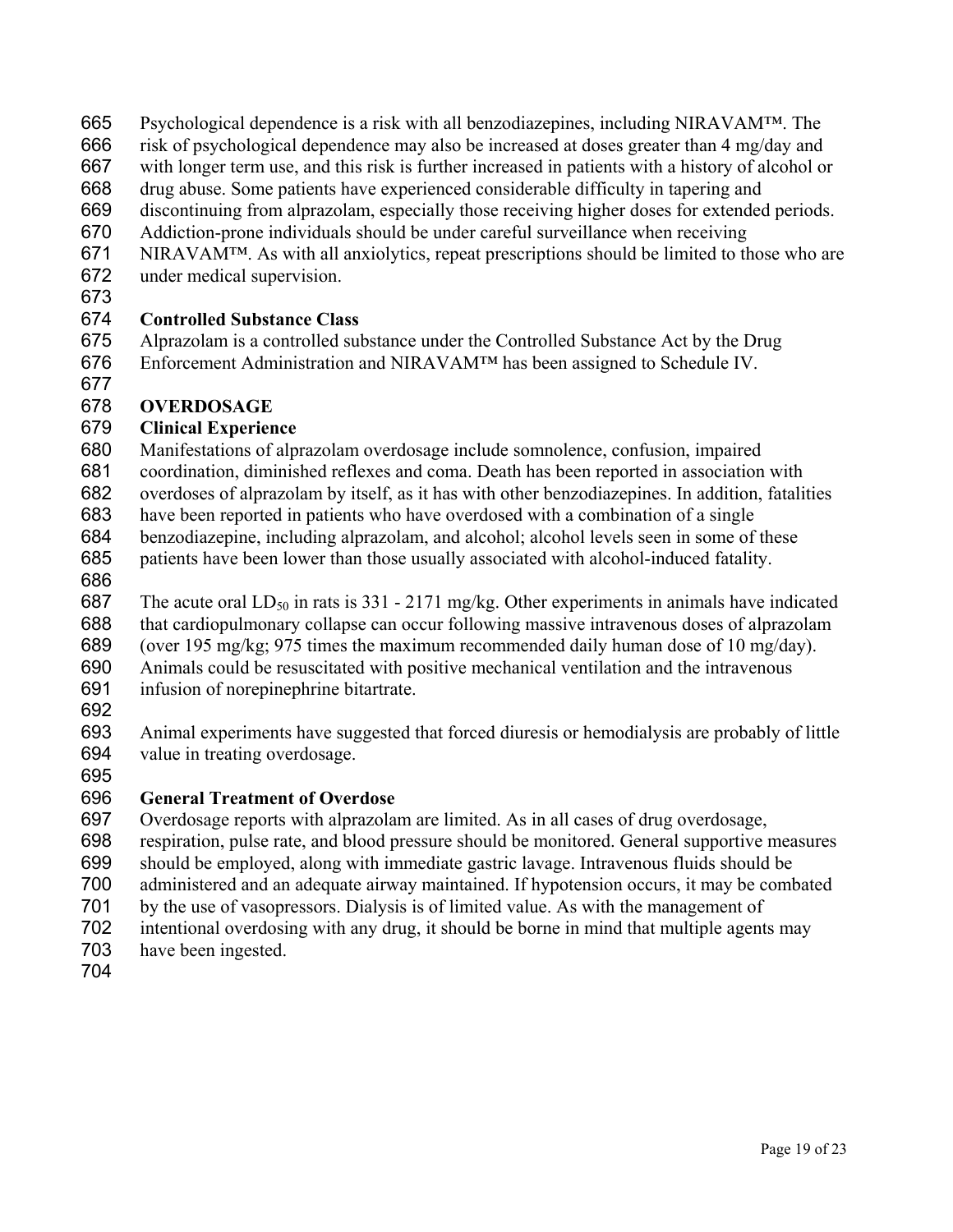- Flumazenil, a specific benzodiazepine receptor antagonist, is indicated for the complete or
- partial reversal of the sedative effects of benzodiazepines and may be used in situations when
- an overdose with a benzodiazepine is known or suspected. Prior to the administration of
- flumazenil, necessary measures should be instituted to secure airway, ventilation and
- intravenous access. Flumazenil is intended as an adjunct to, not as a substitute for, proper
- management of benzodiazepine overdose. Patients treated with flumazenil should be monitored for re-sedation, respiratory depression, and other residual benzodiazepine effects
- for an appropriate period after treatment. **The prescriber should be aware of a risk of**
- **seizure in association with flumazenil treatment, particularly in long-term**
- **benzodiazepine users and in cyclic antidepressant overdose.** The complete flumazenil
- package insert including CONTRAINDICATIONS, WARNINGS and PRECAUTIONS
- should be consulted prior to use.
- 

# **DOSAGE AND ADMINISTRATION**

Dosage should be individualized for maximum beneficial effect. While the usual daily dosages given below will meet the needs of most patients, there will be some who require doses greater than 4 mg/day. In such cases, dosage should be increased cautiously to avoid adverse effects.

## **Anxiety Disorders and Transient Symptoms of Anxiety**

Treatment for patients with anxiety should be initiated with a dose of 0.25 to 0.5 mg given three times daily. The dose may be increased to achieve a maximum therapeutic effect, at intervals of 3 to 4 days, to a maximum daily dose of 4 mg, given in divided doses. The lowest possible effective dose should be employed and the need for continued treatment reassessed frequently. The risk of dependence may increase with dose and duration of treatment.

In all patients, dosage should be reduced gradually when discontinuing therapy or when decreasing the daily dosage. Although there are no systematically collected data to support a specific discontinuation schedule, it is suggested that the daily dosage be decreased by no more than 0.5 mg every 3 days. Some patients may require an even slower dosage reduction.

# **Panic Disorder**

The successful treatment of many panic disorder patients has required the use of alprazolam at doses greater than 4 mg daily. In controlled trials conducted to establish the efficacy of

- alprazolam in panic disorder, doses in the range of 1 to 10 mg daily were used. The mean
- dosage employed was approximately 5 to 6 mg daily. Among the approximately 1700 patients
- participating in the panic disorder development program, about 300 received alprazolam in
- dosages of greater than 7 mg/day, including approximately 100 patients who received
- maximum dosages of greater than 9 mg/day. Occasional patients required as much as 10 mg a
- day to achieve a successful response.
-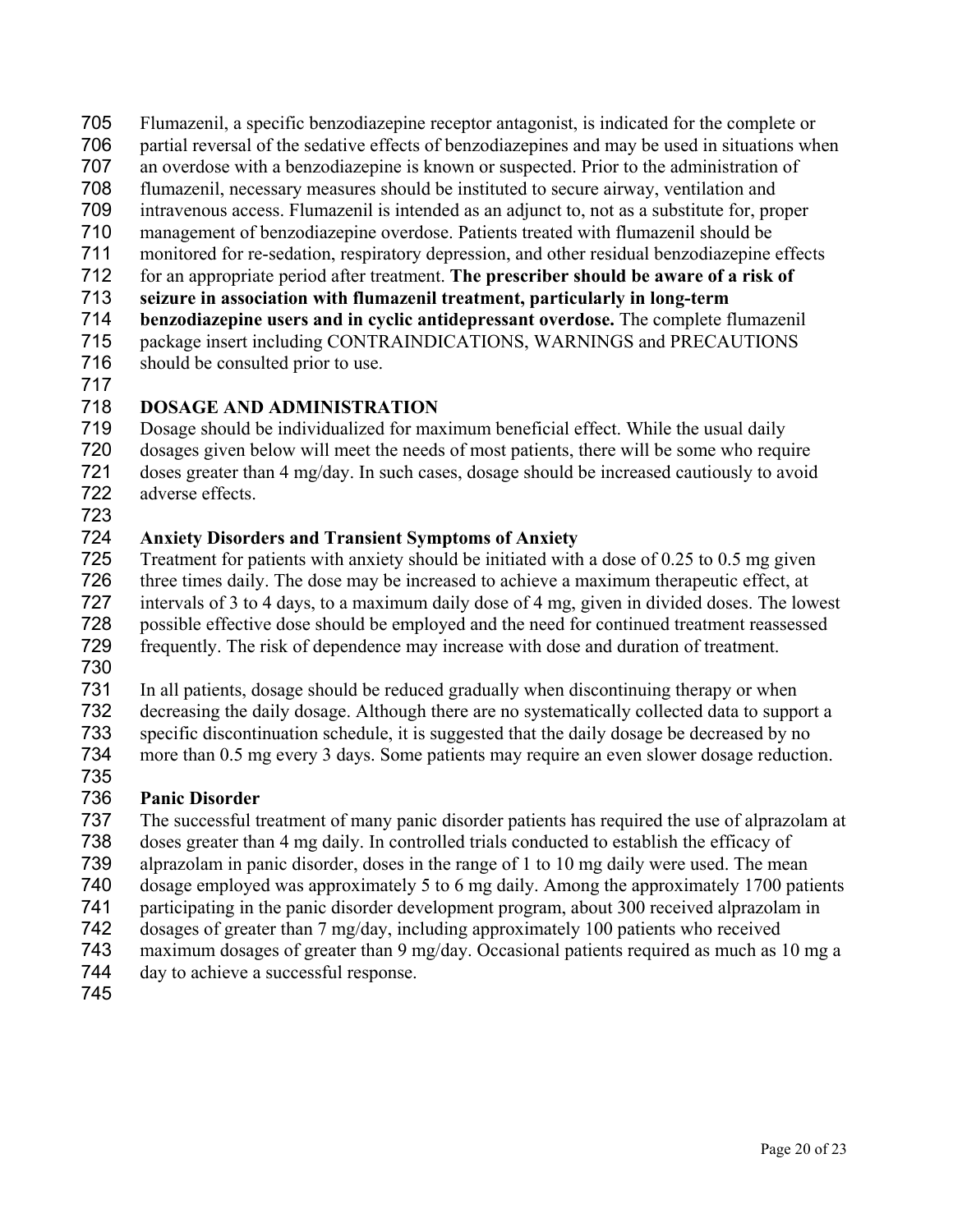- Dose Titration
- Treatment may be initiated with a dose of 0.5 mg three times daily. Depending on the
- response, the dose may be increased at intervals of 3 to 4 days in increments of no more than 1 mg per day. Slower titration to the dose levels greater than 4 mg/day may be advisable to
- allow full expression of the pharmacodynamic effect of alprazolam. To lessen the possibility
- of interdose symptoms, the times of administration should be distributed as evenly as possible
- throughout the waking hours, that is, on a three or four times per day schedule.
- 
- Generally, therapy should be initiated at a low dose to minimize the risk of adverse responses in patients especially sensitive to the drug. Dose should be advanced until an acceptable therapeutic response (ie, a substantial reduction in or total elimination of panic attacks) is achieved, intolerance occurs, or the maximum recommended dose is attained.
- 
- Dose Maintenance
- For patients receiving doses greater than 4 mg/day, periodic reassessment and consideration
- of dosage reduction is advised. In a controlled postmarketing dose-response study, patients
- treated with doses of alprazolam greater than 4 mg/day for 3 months were able to taper to
- 50% of their total maintenance dose without apparent loss of clinical benefit. Because of the
- danger of withdrawal, abrupt discontinuation of treatment should be avoided. (See
- WARNINGS, PRECAUTIONS, DRUG ABUSE AND DEPENDENCE.)
- 

The necessary duration of treatment for panic disorder patients responding to alprazolam is unknown. After a period of extended freedom from attacks, a carefully supervised tapered discontinuation may be attempted, but there is evidence that this may often be difficult to accomplish without recurrence of symptoms and/or the manifestation of withdrawal phenomena.

- Dose Reduction
- Because of the danger of withdrawal, abrupt discontinuation of treatment should be avoided (see WARNINGS, PRECAUTIONS, DRUG ABUSE AND DEPENDENCE).
- 

In all patients, dosage should be reduced gradually when discontinuing therapy or when

- decreasing the daily dosage. Although there are no systematically collected data to support a
- specific discontinuation schedule, it is suggested that the daily dosage be decreased by no
- more than 0.5 mg every three days. Some patients may require an even slower dosage
- reduction.
-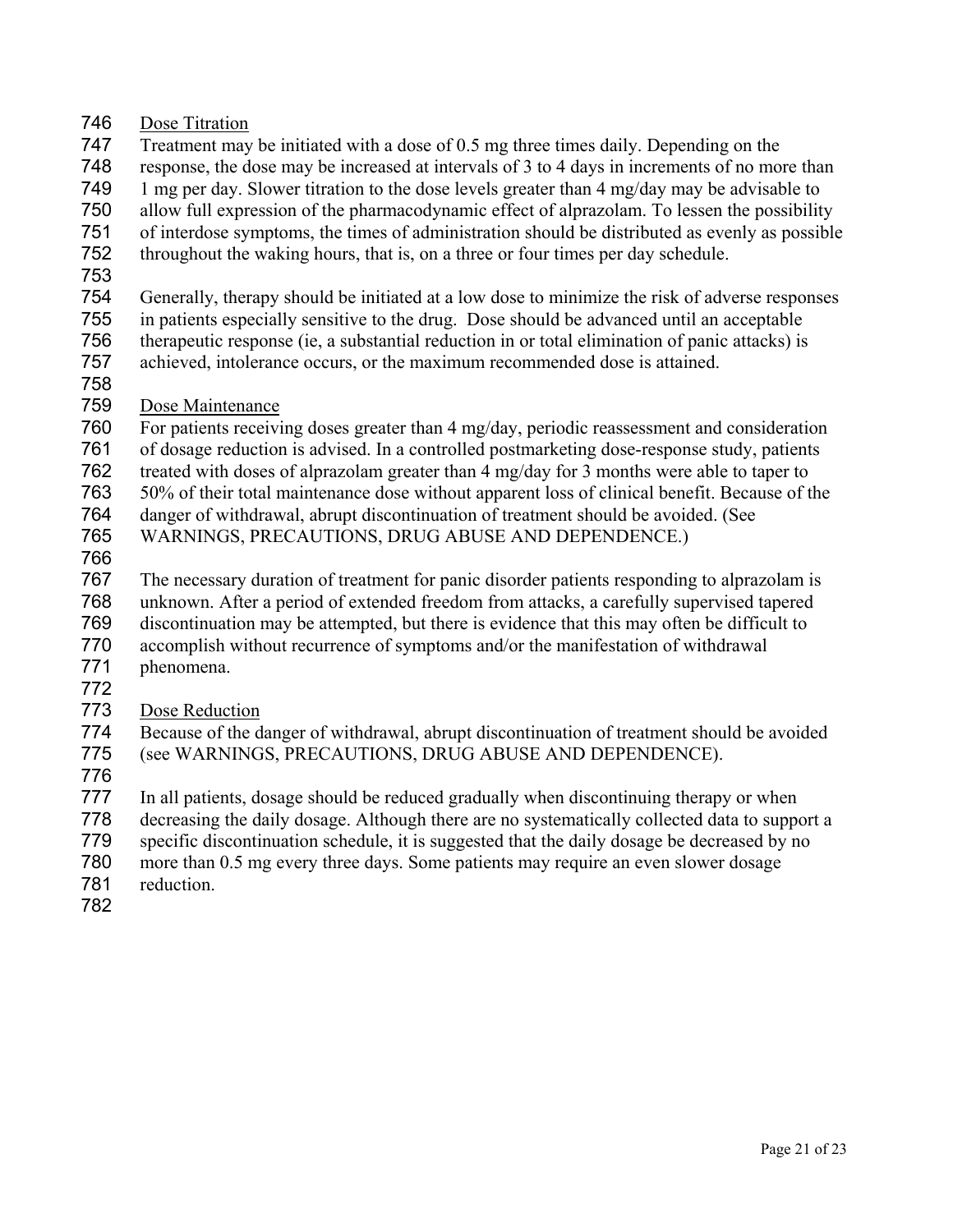- In any case, reduction of dose must be undertaken under close supervision and must be
- gradual. If significant withdrawal symptoms develop, the previous dosing schedule should be
- reinstituted and, only after stabilization, should a less rapid schedule of discontinuation be
- attempted. In a controlled postmarketing discontinuation study of panic disorder patients
- which compared this recommended taper schedule with a slower taper schedule, no difference was observed between the groups in the proportion of patients who tapered to zero dose;
- however, the slower schedule was associated with a reduction in symptoms associated with a
- withdrawal syndrome. It is suggested that the dose be reduced by no more than 0.5 mg every
- 3 days, with the understanding that some patients may benefit from an even more gradual
- discontinuation. Some patients may prove resistant to all discontinuation regimens.
- 

## **Dosing in Special Populations**

In elderly patients, in patients with advanced liver disease or in patients with debilitating disease, the usual starting dose is 0.25 mg, given two or three times daily. This may be gradually increased if needed and tolerated. The elderly may be especially sensitive to the effects of benzodiazepines. If side effects occur at the recommended starting dose, the dose may be lowered.

**Instructions to be Given to Patients for Use/Handling NIRAVAM™ Tablets**  Just prior to administration, with dry hands, remove the tablet from the bottle. Immediately 803 place the NIRAVAM<sup>TM</sup> tablet on top of the tongue where it will disintegrate, and be swallowed with saliva. Administration with liquid is not necessary.

- 
- 806 If only one-half of a scored tablet is used for dosing, the unused portion of the tablet should be discarded immediately because it may not remain stable.
- 

Discard any cotton that was included in the bottle and reseal the bottle tightly to prevent introducing moisture that might cause the tablets to disintegrate.

# **HOW SUPPLIED**

813 NIRAVAM<sup>™</sup> (alprazolam orally disintegrating tablets) 0.25 mg are yellow, round, orange-814 flavored, scored and engraved "SP 321" on the unscored side and "0.25" on the scored side. They are supplied as follows: 

817 Bottles of 100 NDC 0091-3321-01

819 NIRAVAM<sup>TM</sup> (alprazolam orally disintegrating tablets) 0.5 mg are yellow, round, orange-820 flavored, scored and engraved "SP 322" on the unscored side and "0.5" on the scored side. 821 They are supplied as follows: 

823 Bottles of 100 NDC 0091-3322-01

825 NIRAVAM<sup>™</sup> (alprazolam orally disintegrating tablets) 1 mg are white, round, orange-

826 flavored, scored and engraved "SP 323" on the unscored side and "1" on the scored side. They are supplied as follows: